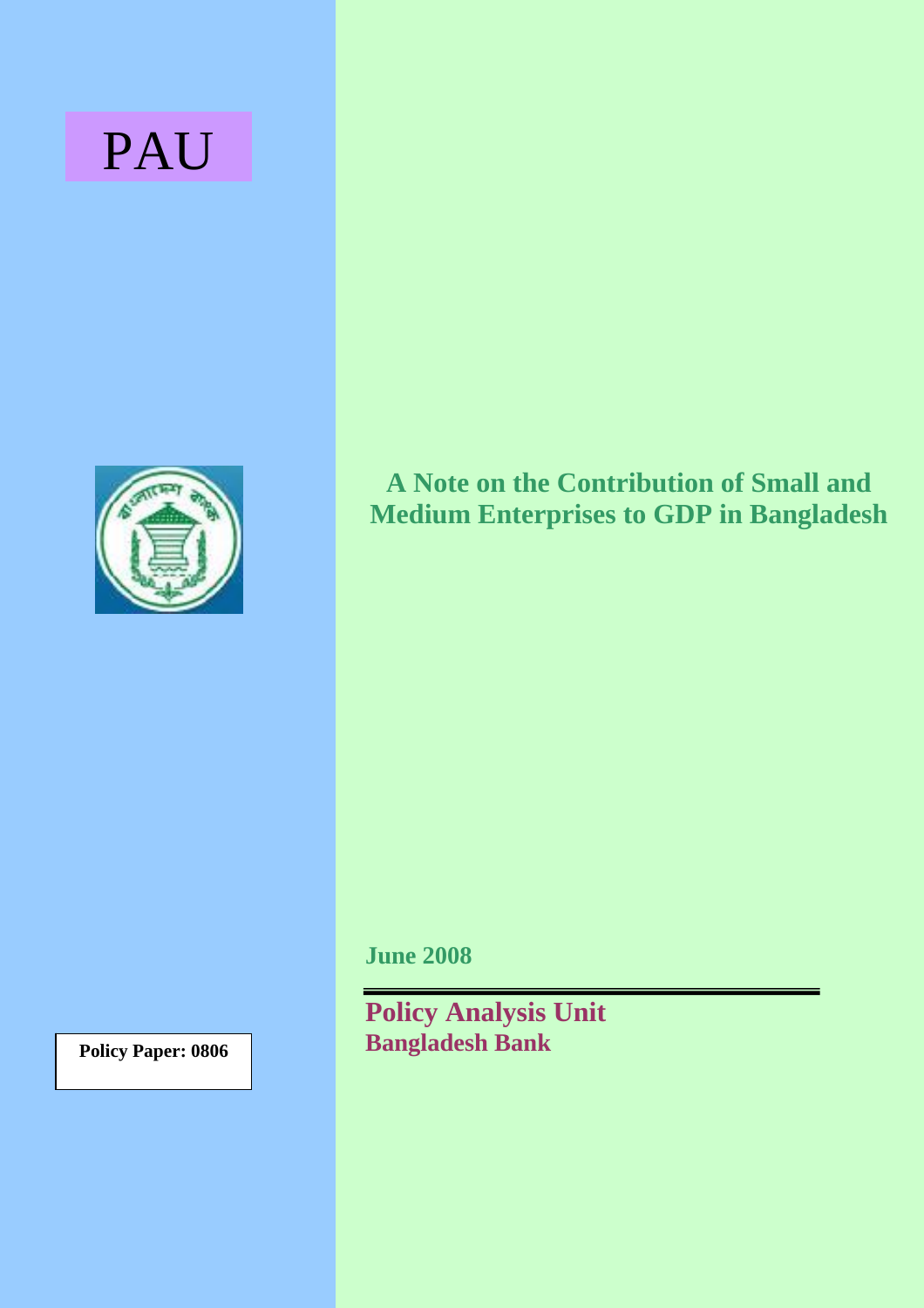# **A Note on the Contribution of Small and Medium Enterprises to GDP in Bangladesh\***

# **1. Background**

In Bangladesh, one of the key strategic thrusts of anti-poverty policy is to accelerate and expand the scope of pro-poor growth that would increase income and employment of the poor. For promoting such growth, several elements are emphasized, such as rapid growth of agriculture and the rural non-farm sector, expansion of small and medium enterprises (SMEs), development of rural infrastructure, and similar other activities that support labor-intensive growth of the economy.<sup>[1](#page-1-0)</sup> In this context, the potential benefit of developing SMEs is widely emphasized for creating employment, furthering economic growth, and ensuring the foundation of a robust and competitive industrial sector in the country. Such enterprises are also seen as vital to rural industrialization and the driving force for ensuring a more equitable distribution of income, in promoting more efficient utilization of local resources, in encouraging entrepreneurial development, and in supporting export growth and diversifying the export base.

In view of such enormous opportunities, the government has given special attention to the development of SMEs in Bangladesh.<sup>2</sup> Despite the importance, the contribution of SMEs to the country's GDP and employment has remained somewhat unclear especially in view of the multiplicity of the definition of SMEs adopted by different institutions/agencies and the lack of information as per the required format. This note provides a review of the present status of SMEs, especially in terms of contribution to GDP and employment, and identifies the underlying policy implications for ensuring rapid growth and development of the SME sector in Bangladesh.

# **2. Industrial Restructuring: The Way Forward**

Over the years, the economy of Bangladesh has undergone significant structural transformation in terms of sectoral contribution to GDP. The share of agriculture in GDP declined from nearly 32 percent in FY81 to 22 percent in FY07. The share of industry, on the other hand, increased from 21 percent to 29 percent while the contribution of the services sector increased slowly from 47 percent to 49 percent over the same period. Within the industry sector, the contribution of manufacturing sector to GDP increased from 11.2 percent to 17.8 percent between 1981 and 2007 showing an average growth rate of 6.5 percent per year. Within manufacturing, the share of small scale industry in GDP increased from 3.2 percent in 1981 to 5.1 percent in 2007; while the corresponding share of large and medium

 $\overline{a}$ 

<span id="page-1-0"></span><sup>\*</sup> This note has been prepared by Md. Ezazul Islam, Mohammad Mizanur Rahman, and Naima Nazneen Rikta, working respectively as Research Economist and Assistant Directors at Policy Analysis Unit, Bangladesh Bank. The authors are grateful to Mustafa K. Mujeri, Chief Economist for his guidance and assistance in improving the quality and exposition of the Note.<br><sup>1</sup> See, GOB 2005.<br><sup>2</sup> In addition to fiscal and financial measures, several recent initiatives to streamline the institutional

<span id="page-1-1"></span>arrangement may be mentioned, such as the constitution of a national task force on SME development, creation of a SME adviser panel, formation of a SME foundation, and other specific measures such as the refinance scheme taken up by the Bangladesh Bank.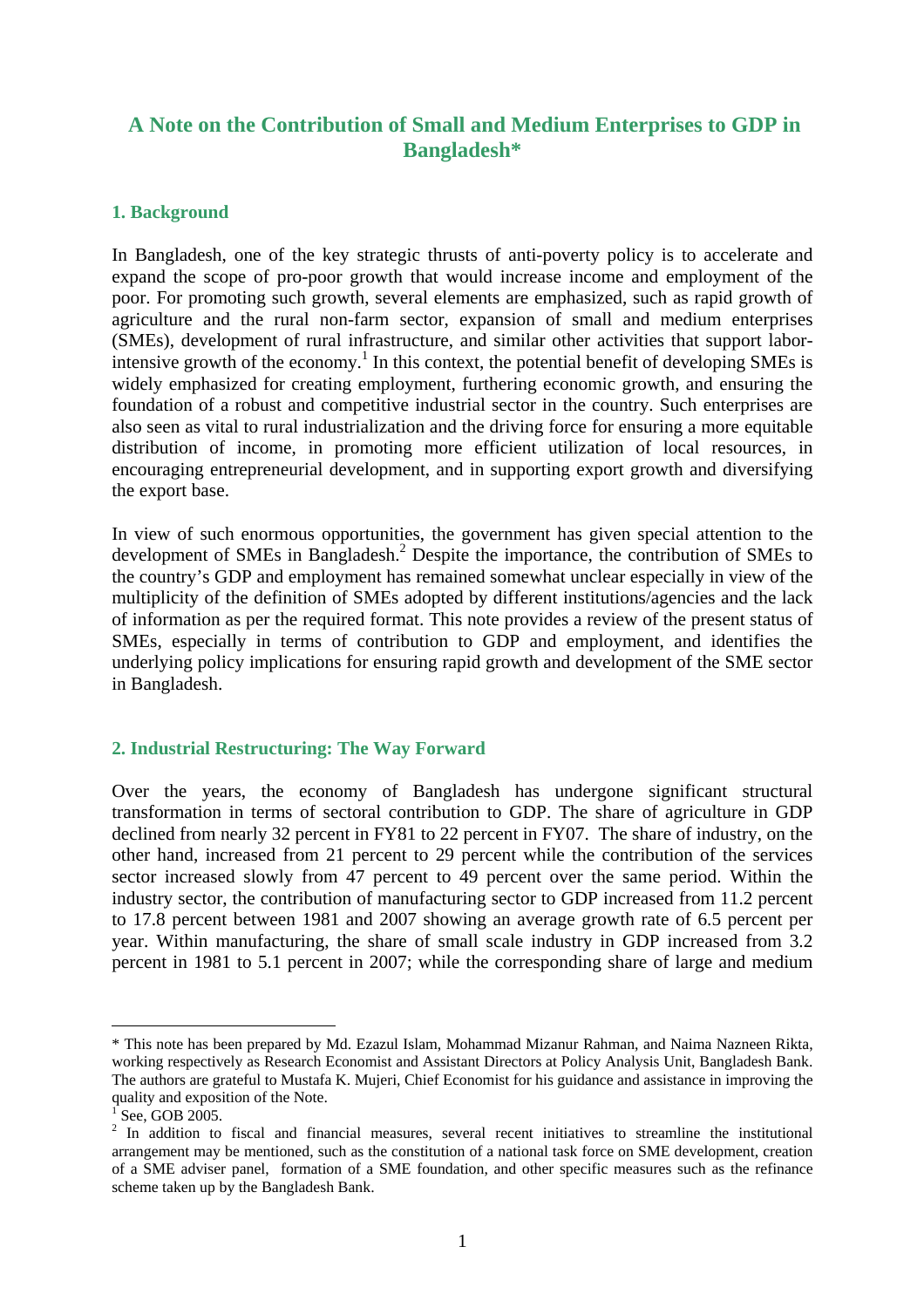scale industry increased from 8.0 percent to 12.7 percent.<sup>[3](#page-2-0)</sup> While the average yearly growth rate of both small scale industry and large and medium scale industry over the 1981-2007 period was similar at 6.5 percent, small scale industry witnessed higher growth rates in recent years. During 2001-2007, the average growth rate of small scale industry was 8.1 percent compared with 6.8 percent in the 1990s and 5.2 percent in the 1980s.

In this context, within the ongoing restructuring process in the manufacturing sector, an important issue that requires urgent consideration is the uneven nature of the country's manufacturing structure. In many respects, Bangladesh's manufacturing structure is characterized by a *missing middle.* The employment in the manufacturing sector is concentrated at the two extremes: small (and cottage) industries and large industries. Similar concentration is also found in manufacturing production and assets. In particular, small informal enterprises dominate the country's rural industrial structure, having close links with agriculture through input and output markets. These also cater to the consumption needs of the rural population.

Within the largely dualistic structure, productivity gap between the two groups is wide. This is reflected in lower wage rates that prevail in the small enterprises compared with those in large industries. Moreover, with the majority of the industrial labor working in the 'low-wage low-productivity' smaller enterprises, the distribution of wage is also inequitable.

Thus a key challenge to developing Bangladesh's manufacturing sector with capability to expand the rural economy and reduce rural poverty is to reduce the productivity gap between small (and mostly informal) and large enterprises and facilitate the transformation of the small enterprises into medium sized ones having higher productivity. Essentially the challenge is to facilitate the upward mobility of the small firms along with preserving their employment generating potential to absorb the growing labor force.

In the present context of globalization, the desired industrial restructuring needs to be seen from a dynamic perspective as well. The SMEs should be so structured that these enterprises can play the role of 'agents of change' and 'sources of innovation'. The strategic thrust of the SME sector should be to create dynamic complementarities with large enterprises in areas where SMEs have advantages, such as 'customization' (low volume niche market) and 'innovation' (low volume temporary monopolies). The SMEs should help develop/adopt new technologies, nurture skills, and develop new products. This is needed to sustain a process of continuous regeneration of industrial activities and flexible specialization. In the process, the SMEs will also help to deepen the country's industrial structure.

# **3. SMEs: Definition, Structure and Growth**

 $\overline{a}$ 

There does not exist any unanimous and universally acceptable definition of SMEs in Bangladesh. The practice of different institutions/agencies is to define SMEs keeping their own perspectives and strategies in view. Conceptually, the main difference among the

<span id="page-2-0"></span> $3$  In the published statistics, the information on medium-scale industry is lumped with large scale industry so that separate contribution of SMEs as a group cannot be derived.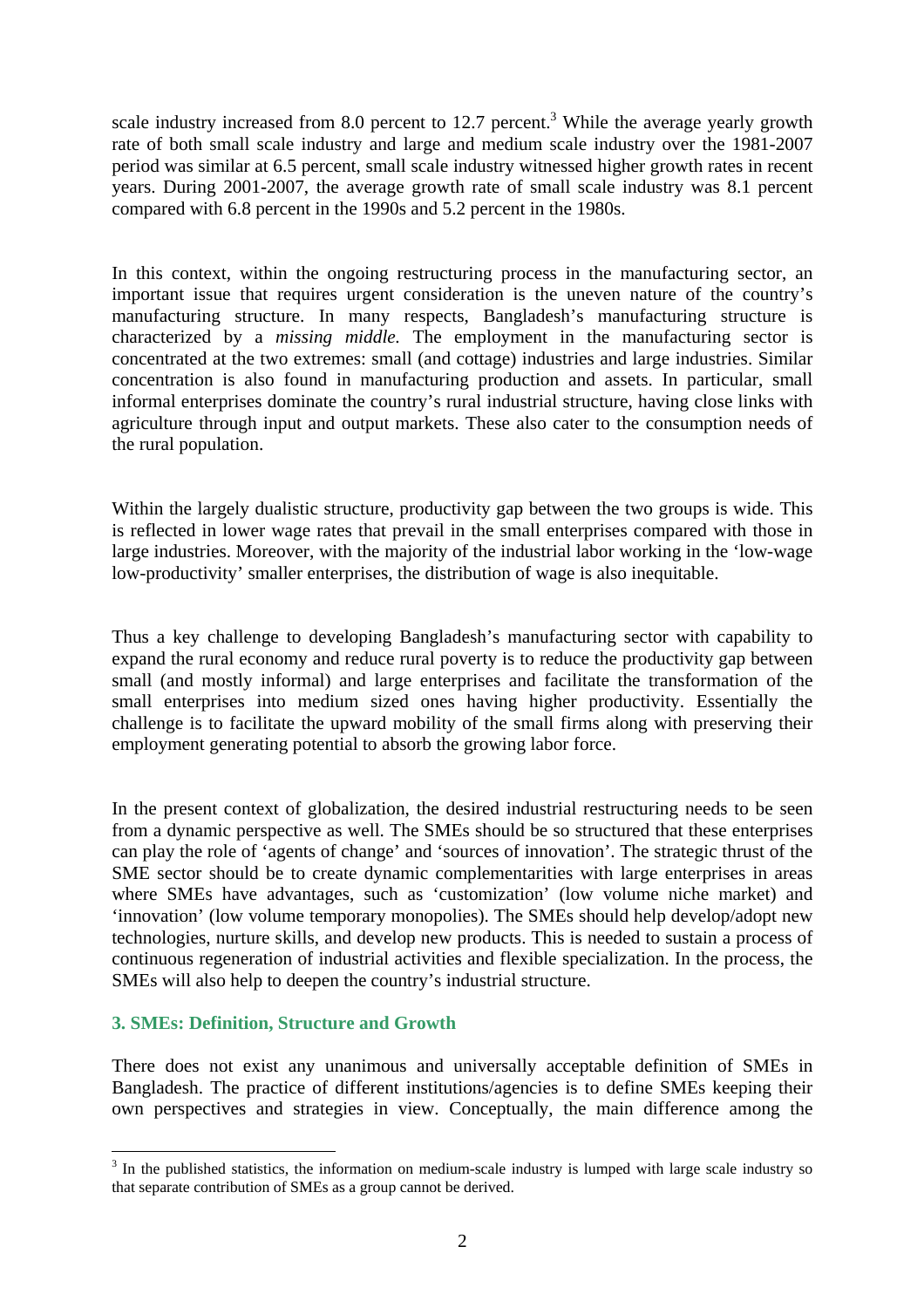alternative definitions arises in terms of number of employment and volume of invested capital (Box 1). The Policy Strategies for Development of SMEs (2005) defines small and medium enterprises within the manufacturing sector on the basis of volume of capital.<sup>[4](#page-3-0)</sup> For non-manufacturing enterprises (e.g. services and trading), small and medium enterprises are defined only in terms of active employment.<sup>[5](#page-3-1)</sup> The Bangladesh Bureau of Statistics (BBS) defines SMEs using employment status only. The Bangladesh Bank (BB), on the other hand, defines SMEs considering both the volume of investment and the number of workers. For policy purposes, it is important therefore to adopt a uniform definition of SMEs to facilitate regular monitoring of growth and structural change in the sector and evaluate the impact of policies based on comprehensive information covering the entire SME sector. Recently, acting on the recommendation of the Better Business Forum (BBF), BB has revised the definition of SMEs in consultation with the Ministry of Industries and others.<sup>[6](#page-3-2)</sup> This is expected to provide a uniform definition of SMEs for use by all stakeholders and help the banks and NBFIs in identifying genuine SMEs and disbursing loans. In this note, we have used the BBS definition for analyzing SME development, considering the availability of data

#### **Growth and structure of SMEs**

in formats consistent with the BBS definition.

Available information suggests relatively rapid growth of SMEs in Bangladesh, especially since the 1990s. The data on the number of establishments show that small enterprises grew by 4.6 percent per year over the period FY78 to FY03, while medium enterprises grew by 6.4 percent during FY 82-FY 03 (Table 1). With special emphasis given to the development of SMEs, it is likely that these growth rates have continued and probably increased in recent years.[7](#page-3-3) The number of small enterprises increased to 55,916 in 2001 from 24,590 in 1981. As per the Economic Census 2001 and 2003 (BBS), the number of small enterprises stood at 74,629 which is 87 percent of the total number of enterprises, while the number of medium enterprises is 5,125 (6 percent). For large enterprises, the number is 5,673 which is 7 percent of the total number of enterprises (Table 2).

 $\overline{a}$ 

<span id="page-3-0"></span><sup>4</sup> Manufacturing enterprises having capital of Tk. 15 million excluding land and building are called small enterprises, while those having capital up to Tk. 100 million are termed medium enterprises.

<span id="page-3-1"></span> $5$  Enterprises having less than  $25$  full time workers are considered small enterprises while those having full time workers between 25 and 100 are called medium enterprises.<br><sup>6</sup> See ACSPD Circular No 08, Bangladesh Bank.

<span id="page-3-2"></span>

<span id="page-3-3"></span>Uddin (2006) reports that the number of SMEs has increased by 5.2 percent during FY03-FY06, while Ahmed (2003) suggests that small enterprises, on average, grew by 6.4 percent during 1981-2001.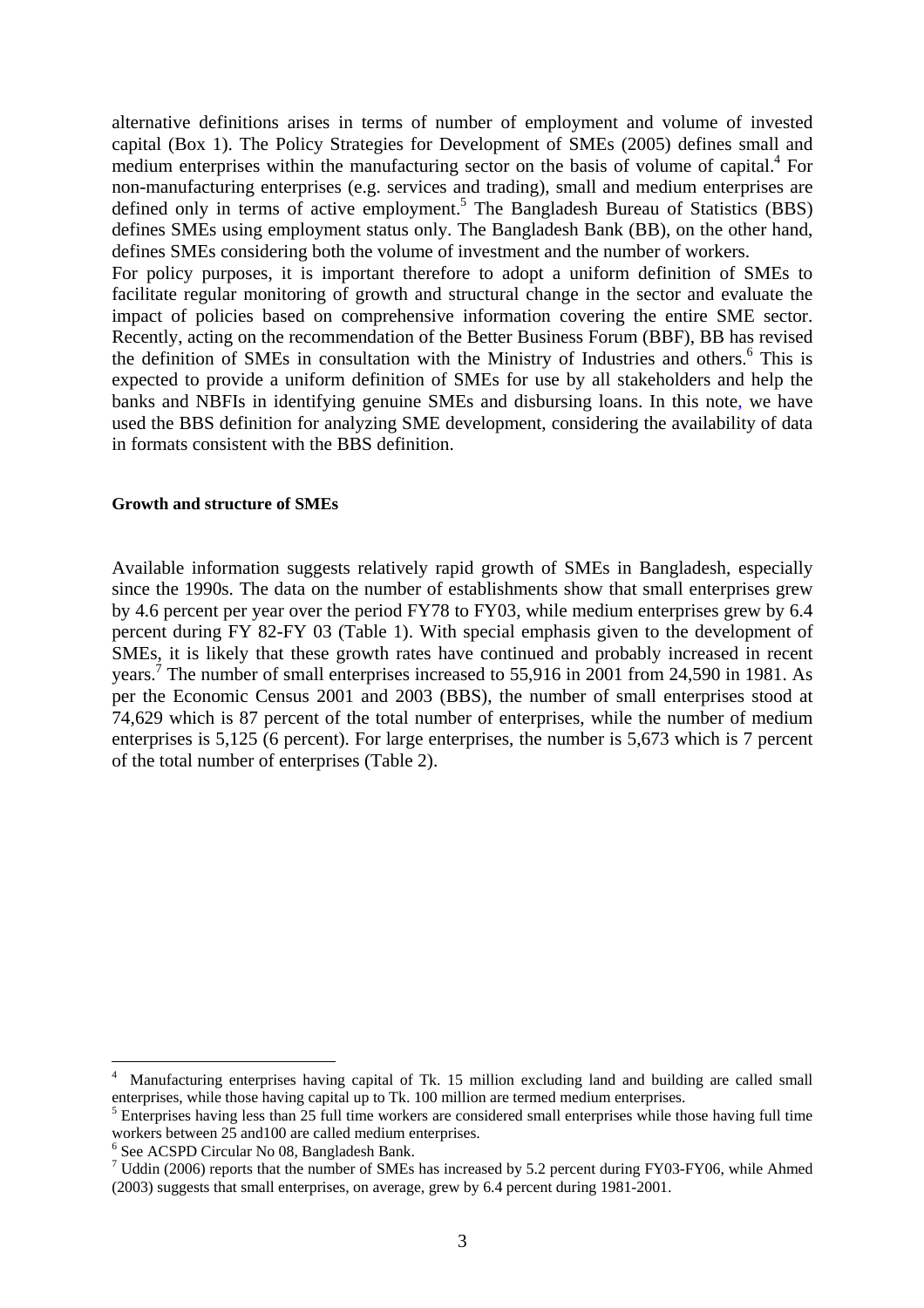| Table 1: Growth of SMEs in Bangladesh |                                                       |           |  |  |  |
|---------------------------------------|-------------------------------------------------------|-----------|--|--|--|
| Year                                  | <b>Small enterprises</b><br><b>Medium enterprises</b> |           |  |  |  |
| FY 78                                 | 24,005                                                | $\ddotsc$ |  |  |  |
| FY 82                                 | $\cdots$                                              | 1,302     |  |  |  |
| <b>FY 03</b>                          | 74,629                                                | 5,125     |  |  |  |
| Growth rate $(\% )$                   | 4.64                                                  | 6.43      |  |  |  |

Source: Ahmed 2001, BBS, and authors' calculation.

The enterprises are concentrated in six broad categories: manufacturing including agro-based manufacturing; education; wholesale and retail trade; hotel and restaurant; finance, insurance and business services; and community, social and personal services. The distribution of SMEs over different categories shows that the share of small manufacturing enterprises in total small enterprises is nearly 35 percent while similar share of medium manufacturing enterprises is 45 percent (Table 3). The share within different SME's is also changing over time (Table 4).

| <b>Table 3: Sectoral distribution of SMEs</b>                                                                                                                                                                                                                                                                                                               |  |  |  |  |  |
|-------------------------------------------------------------------------------------------------------------------------------------------------------------------------------------------------------------------------------------------------------------------------------------------------------------------------------------------------------------|--|--|--|--|--|
| Share in total, %<br>In number                                                                                                                                                                                                                                                                                                                              |  |  |  |  |  |
| Small<br>Medium<br>Medium<br>Small<br><b>BSIC</b> sector/category                                                                                                                                                                                                                                                                                           |  |  |  |  |  |
| 35<br>0.18<br>1. Mining and quarrying<br>132<br>0.68<br>an and                                                                                                                                                                                                                                                                                              |  |  |  |  |  |
| 25,985<br>2,311<br>45.09<br>2. Manufacturing<br>34.82                                                                                                                                                                                                                                                                                                       |  |  |  |  |  |
| 0.31<br>3. Electricity, gas, water<br>228<br>63<br>1.23                                                                                                                                                                                                                                                                                                     |  |  |  |  |  |
| 0.57<br>1.21<br>422<br>62                                                                                                                                                                                                                                                                                                                                   |  |  |  |  |  |
| 6,599<br>218<br>4.25<br>5. Wholesale and retail trade<br>8.84                                                                                                                                                                                                                                                                                               |  |  |  |  |  |
| 6. Hotels and restaurant<br>3,426<br>75<br>4.59<br>1.46                                                                                                                                                                                                                                                                                                     |  |  |  |  |  |
| 1,839<br>152<br>2.46<br>2.97<br>7. Transport, storage and communication                                                                                                                                                                                                                                                                                     |  |  |  |  |  |
| 5,797<br>387<br>7.55<br>8. Bank, insurance, financial institution.<br>7.77                                                                                                                                                                                                                                                                                  |  |  |  |  |  |
| 102<br>879<br>1.18<br>1.99<br>9. Real estate and renting                                                                                                                                                                                                                                                                                                    |  |  |  |  |  |
| 10. Public admin, and defense<br>5,339<br>587<br>7.15<br>11.45                                                                                                                                                                                                                                                                                              |  |  |  |  |  |
| 19,446<br>12.16<br>623<br>26.06                                                                                                                                                                                                                                                                                                                             |  |  |  |  |  |
| 2,219<br>12. Health and social work<br>323<br>2.97<br>6.30                                                                                                                                                                                                                                                                                                  |  |  |  |  |  |
| 13. Community social & personal services<br>187<br>3.11<br>2,318<br>3.65                                                                                                                                                                                                                                                                                    |  |  |  |  |  |
| <b>100</b><br>74,629<br>5,125<br><b>100</b>                                                                                                                                                                                                                                                                                                                 |  |  |  |  |  |
| $\mathcal{C}$ $\mathcal{D}$ $\mathcal{D}$ $\mathcal{D}$ $\mathcal{D}$ $\mathcal{D}$ $\mathcal{D}$ $\mathcal{D}$ $\mathcal{D}$ $\mathcal{D}$ $\mathcal{D}$ $\mathcal{D}$ $\mathcal{D}$ $\mathcal{D}$ $\mathcal{D}$ $\mathcal{D}$ $\mathcal{D}$ $\mathcal{D}$ $\mathcal{D}$ $\mathcal{D}$ $\mathcal{D}$ $\mathcal{D}$ $\mathcal{D}$ $\mathcal{D}$ $\mathcal{$ |  |  |  |  |  |

Source: *Economic Census 2001 and 2003, BBS.*

# **4. Contribution of SMEs to Employment and GDP**

The contribution of SMEs to employment, GDP, and other important economic aggregates is significant although it is difficult to measure many of these contributions and their changes over time due to paucity of data.

#### **Employment**

One significant advantage of SMEs in a labor abundant economy like Bangladesh is the huge employment generation potential of such enterprises due to labor intensive nature of most of the SME activities. The available information shows that the number of total employed labor force has been increasing over time in Bangladesh (Table 5). Between 1986 and 2006, the labor force grew by nearly 3 percent while employment grew by 2.6 percent. Over the period,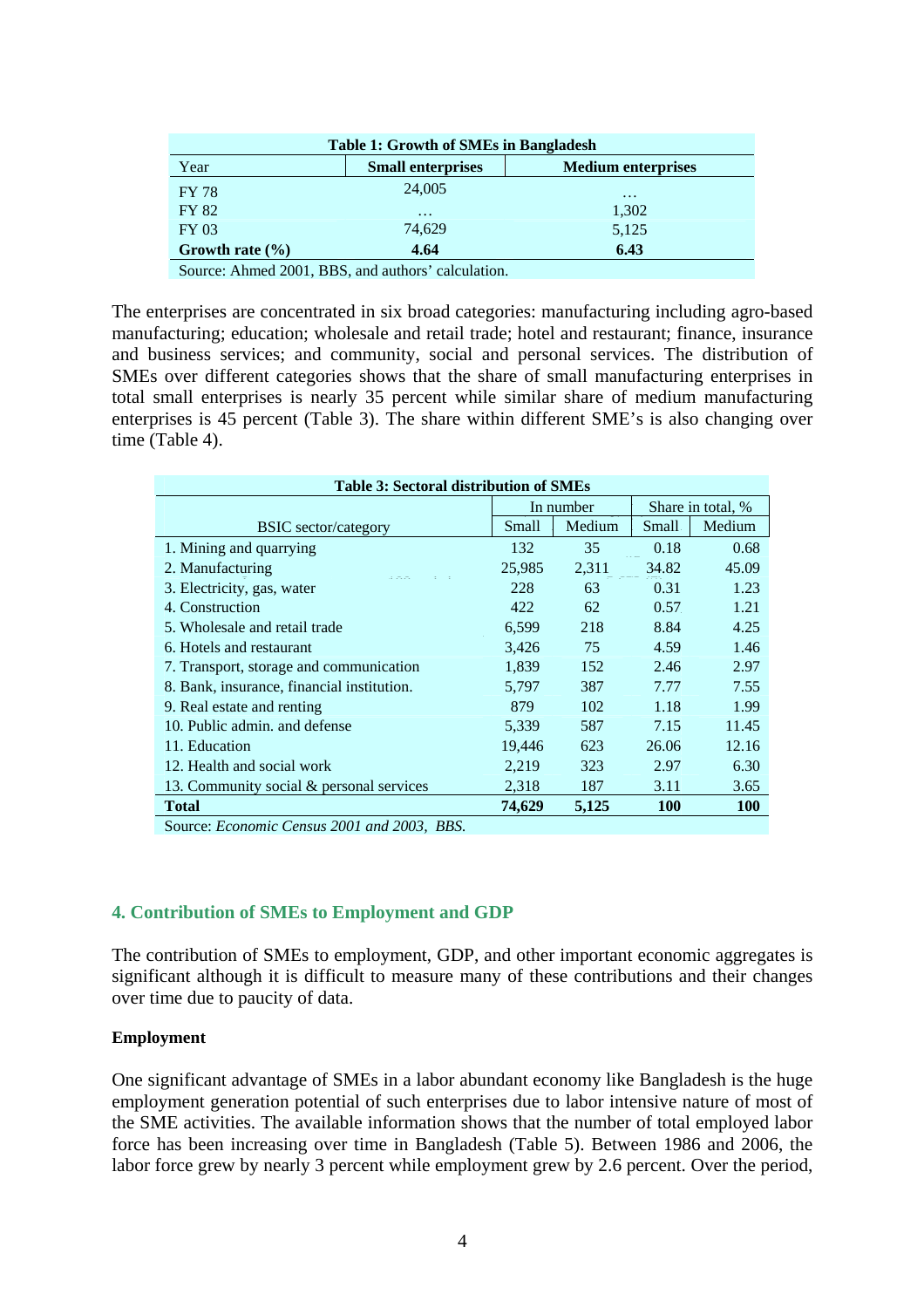most of the employment growth took place in the SME sector (Tables 6 and 7). In the small enterprises, employment grew by 4.8 percent during 1978-1991 and by 5.5 percent during 1991-2001. Employment growth in the medium enterprises is estimated at 9.6 percent during 1988-2003. SEDF (2003) reports that between 80 percent and 85 percent of the total industrial employment and 23 percent of the country's overall employment is accounted for by the SMEs. Mondol (2006) reports about 40 percent of the country's total labor force is engaged in SMEs.

| Table 4: Changes in sectoral distribution of SMEs, 1978-1993 |                                |                |                                           |                |                                |            |                                  |            |
|--------------------------------------------------------------|--------------------------------|----------------|-------------------------------------------|----------------|--------------------------------|------------|----------------------------------|------------|
| Industry/sectors                                             | Small industry<br>survey, 1978 |                | Directory of Manufac.<br>industries, 1993 |                | Small industry<br>survey, 1993 |            | <b>SMEs</b> listed<br>with BSCIC |            |
|                                                              | No.                            | $\%$           | No.                                       | $\%$           | No.                            | $\%$       | No.                              | $\%$       |
| Food & allied                                                | 17.358                         | 72             | 7.623                                     | 31             | 21,080                         | 55         | 8.152                            | 46         |
| Textile & apparels                                           | 1.391                          | 6              | 5.714                                     | 23             | 3.196                          | 8          | 741                              | 4          |
| Forest & furniture                                           | 886                            | $\overline{4}$ | 1.804                                     | $\overline{7}$ | 1,745                          | 5          | 1.794                            | 10         |
| Paper, printing, etc                                         | 1,092                          | $\overline{4}$ | 1.078                                     | 4              | 2,385                          | 6          | 590                              | 3          |
| Chemical, rubber, etc.                                       | 527                            | $\overline{2}$ | 1.903                                     | 8              | 2.864                          | 7          | 1.026                            | 6          |
| Glass, ceramics, etc.                                        | 218                            |                | 2,359                                     | 9              | 1,113                          | 3          | 124                              |            |
| Basic metals, engineering                                    | 1,743                          | 7              | 483                                       | $\overline{2}$ | 3.078                          | 8          | 2.987                            | 17         |
| Fabricated metal/electrical                                  | 646                            | 3              | 3,455                                     | 14             | 1,880                          | 5          | 1,989                            | 11         |
| <b>Others</b>                                                | 144                            |                | 526                                       | $\overline{2}$ | 953                            | 3          | 245                              | 2          |
| <b>Total</b>                                                 | 24,005                         | 10<br>$\bf{0}$ | 24,945                                    | <b>100</b>     | 38,294                         | <b>100</b> | 17,648                           | <b>100</b> |

Source: Uddin 2002.

| Table 5: Growth of labor force and employment |             |                                        |           |            |  |  |  |
|-----------------------------------------------|-------------|----------------------------------------|-----------|------------|--|--|--|
|                                               | Labor force | Labor force<br>Employment<br>Employmen |           |            |  |  |  |
| Year                                          | (million)   | growth $%$                             | (million) | t growth % |  |  |  |
| 1985/86                                       | 30.9        | $\ddotsc$                              | 30.6      | $\ddotsc$  |  |  |  |
| 1999/2000                                     | 40.7        | 2.10                                   | 39.0      | 1.83       |  |  |  |
| 2002/03                                       | 46.3        | 4.59                                   | 44.3      | 4.53       |  |  |  |
| 2005/06                                       | 49.5        | 2.30                                   | 47.4      | 2.33       |  |  |  |
| 1986-2006                                     | $\cdots$    | 2.90                                   | $\cdots$  | 2.61       |  |  |  |

Source: Labor Force Survey (various years), BBS.

| <b>Table 6: Employment in SMEs</b>                 |            |                |            |                       |  |
|----------------------------------------------------|------------|----------------|------------|-----------------------|--|
|                                                    | Small      | Average growth | Medium     |                       |  |
| Year                                               | (thousand) | $(\%)$         | (thousand) | Average growth $(\%)$ |  |
| 1978                                               | 322.1      | $\cdots$       | $\cdots$   | $\cdots$              |  |
| 1982                                               | $\ddotsc$  | $\cdots$       | 51.63      | $\ddotsc$             |  |
| 1991                                               | 523.0      | 4.80           | $\ddotsc$  | $\cdots$              |  |
| 2001                                               | 808.9      | 5.47           | $\ddotsc$  | $\cdots$              |  |
| 2003                                               | $\cdots$   | $\cdots$       | 156.05     | 9.63                  |  |
| Source: Uddin 2002 and Economic Census, 2003, BBS. |            |                |            |                       |  |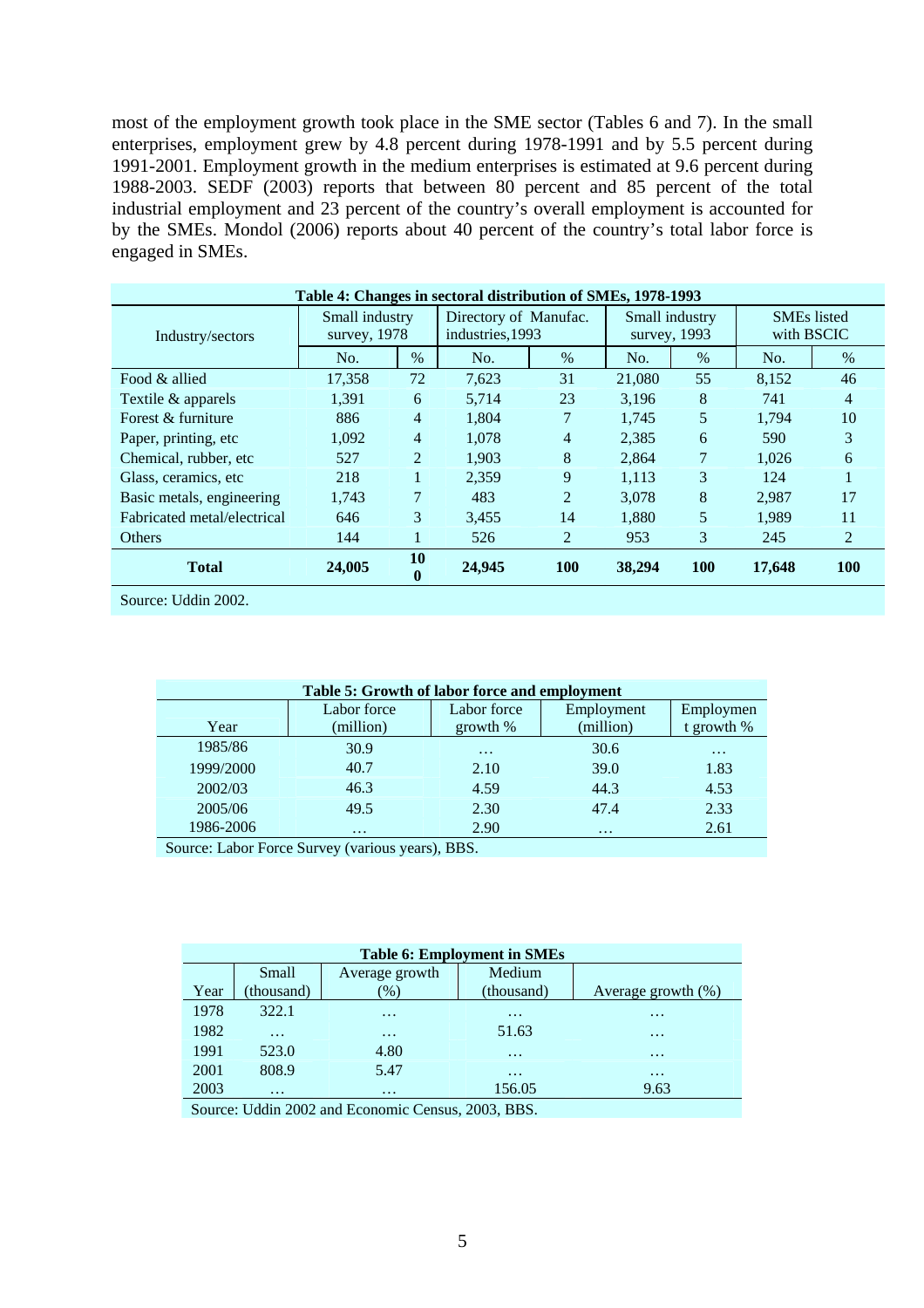| <b>Table 7: Distribution of employment of SMES and large industries, 2001/2005</b><br>(% of total persons employed) |       |        |                |  |  |
|---------------------------------------------------------------------------------------------------------------------|-------|--------|----------------|--|--|
| Sector                                                                                                              | Small | Medium | Large          |  |  |
| Food and tobacco                                                                                                    | 2.8   | 0.5    | 3.1            |  |  |
| Textile manufacturing                                                                                               | 6.0   | 1.3    | 13.2           |  |  |
| Ready-to-wear apparels                                                                                              | 0.7   | 0.3    | 20.1           |  |  |
| Wood, leather & paper printing                                                                                      | 1.1   | 0.2    | 1.4            |  |  |
| Chemicals and plastics                                                                                              | 0.7   | 0.2    | 1.7            |  |  |
| Non-metallic mineral products                                                                                       | 0.9   | 1.3    | $\overline{4}$ |  |  |
| Fabricated goods, electrical                                                                                        |       |        |                |  |  |
| and means of transport                                                                                              | 1.6   | 0.5    | 1.7            |  |  |
| Mining and manufacture nes                                                                                          | 0.1   | 0.1    | 0.2            |  |  |
| Various personal services                                                                                           | 9.3   | 1.8    | 5.1            |  |  |
| Education/healthcare                                                                                                | 12.6  | 2.2    | 5.2            |  |  |
| <b>Total</b>                                                                                                        | 35.9  | 8.5    | 55.6           |  |  |
|                                                                                                                     |       |        |                |  |  |

**Table 7: Distribution of employment of SMEs and large industries, 2001/2003** 

Source: Chowdhury, 2006.

#### **Output and value added**

(value added per worker) for SMEs is Tk. 96.7 thousand while it is Tk. 94.7 thousand for large firms. In general, the SMEs have more flexibility compared with large enterprises in terms of capital, labor, technological know how, and other dimensions of their operation. Uddin (2006) argues that SMEs are more efficient than the large scale enterprises. Some comparable data on gross output, value added, and profit of SMEs and large firms show that value added as percent of gross output is lower for SMEs than for large firms (Table 8). On the other hand, value added per worker and profit are higher for SMEs. Labor productivity

| Table 8: Output, value added and profitability of SMEs and large firms, 2005 |             |                |             |             |           |
|------------------------------------------------------------------------------|-------------|----------------|-------------|-------------|-----------|
|                                                                              |             | (million Taka) |             |             |           |
| Indicators                                                                   | Small firms | Medium firms   | <b>SMEs</b> | Large firms | All firms |
| Gross Output (GO)                                                            | 23,801      | 34,034         | 26,892      | 183,541     | 135,067   |
| Value added (VA)                                                             | 3,642       | 5,337          | 4,185       | 36,080      | 26,112    |
| VA as % of GO                                                                | 15.3        | 15.7           | 15.5        | 19.6        | 19.3      |
| VA per worker (Tk. 000s)                                                     | 106.3       | 76.4           | 96.7        | 94.65       | 96.3      |
| Gross Profit (GP)                                                            | 2,430       | 2,497.5        | 2,452       | 16,058      | 11,806    |
| GP per worker (Tk.000)                                                       | 66.6        | 33.2           | 55.9        | 43.7        | 47.5      |
| GP as % of GO                                                                | 10.2        | 7.33           | 9.08        | 8.74        | 8.74      |
| Source: Chudhury 2006.                                                       |             |                |             |             |           |

The contribution of SMEs to the country's GDP varies with the contribution of SMEs to industrial output, the estimate of which differs widely across studies. The commonly quoted figures vary within 40 percent to 50 percent of the total manufacturing value added. According to ADB (2003), food and textile units including garments account for over 60 percent of the country's registered SMEs. It is also maintained that the SMEs have undergone significant structural changes in terms of product composition, degree of capitalization, and market penetration in order to adjust with changes in technology, market demand, and market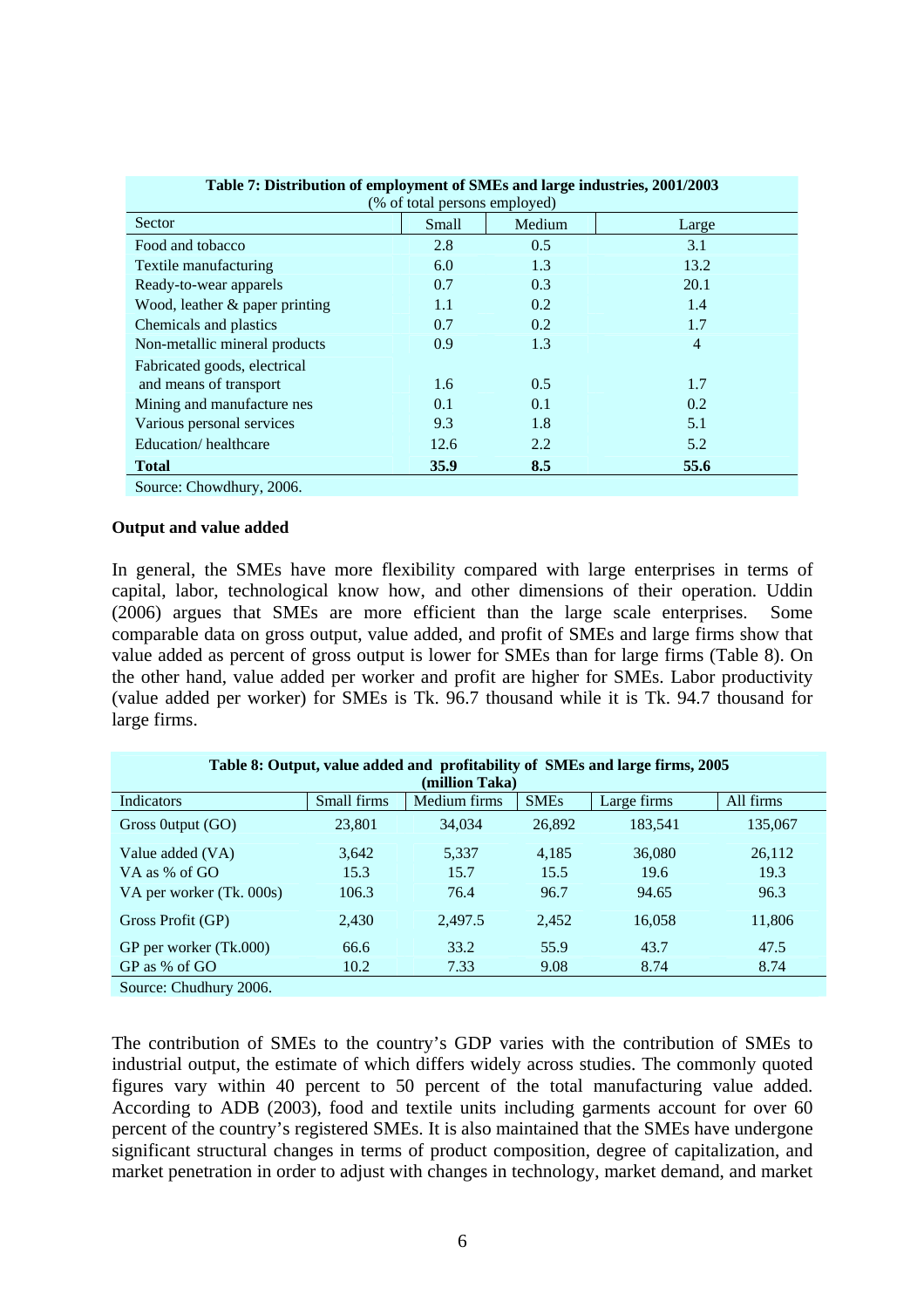| Table: 9: Contribution of SMEs to GDP by size of enterprise |                                  |                   |  |  |
|-------------------------------------------------------------|----------------------------------|-------------------|--|--|
| No. of workers                                              | Contribution to GDP (billion Tk) | % of contribution |  |  |
|                                                             | 194.00                           | 26                |  |  |
| $2 - 5$                                                     | 379.66                           | 51                |  |  |
| $6 - 10$                                                    | 73.12                            | 10                |  |  |
| $11 - 20$                                                   | 45.18                            | 6                 |  |  |
| 21-50                                                       | 33.96                            | 5                 |  |  |
| 51-100                                                      | 15.14                            | $\overline{c}$    |  |  |
| <b>Total</b>                                                | 741.06                           | <b>100</b>        |  |  |
| TCTA<br>0.000<br>$\sim$                                     |                                  |                   |  |  |

access brought about by globalization and market liberalization (Ahmed 2001, ADB 2001, USAID 2001).

Source: ICG/MIDAS Survey 2003

One estimate puts the total contribution of SMEs to GDP at about Tk 741 billion in 2003 which is about a quarter of the country's total GDP in the year (Table 9). The table also shows that enterprises having two to five workers contribute more than half of the contribution made by SMEs to GDP, followed by those having only one worker (26 percent) and those having six to ten workers (10 percent). In the case of sectors, manufacturing SMEs contribute the highest proportion of 38 percent to GDP; followed by agricultural SMEs (24 percent) and SMEs in wholesale and retail trade and repair activities (23 percent) (Table 10). In this respect, cross-country figures show wide variation in the contribution of SMEs to GDP (Annex 1).

| Table: 10 : Sectoral contribution to GDP by SMEs                     |        |                |  |  |  |  |
|----------------------------------------------------------------------|--------|----------------|--|--|--|--|
| Contribution to GDP (billion Tk)<br>% contribution<br><b>Sectors</b> |        |                |  |  |  |  |
| Agriculture                                                          | 177.73 | 24             |  |  |  |  |
| Fishing                                                              | 32.87  | $\overline{4}$ |  |  |  |  |
| Manufacturing                                                        | 282.34 | 38             |  |  |  |  |
| Construction                                                         | 7.2    |                |  |  |  |  |
| Wholesale $&$ retail trade, and repairs                              | 171.34 | 23             |  |  |  |  |
| Hotels and restaurants                                               | 28.6   | $\overline{4}$ |  |  |  |  |
| Transport, storage, and communication                                | 8.95   | 1              |  |  |  |  |
| Real estate, renting, and business<br>activities                     | 13.77  | $\overline{2}$ |  |  |  |  |
| Education                                                            | 0.15   | $\Omega$       |  |  |  |  |
| Health and social work                                               | 2.74   | $\Omega$       |  |  |  |  |
| Other service activities                                             | 15.63  | $\overline{2}$ |  |  |  |  |
| <b>Total</b>                                                         | 741.32 | <b>100</b>     |  |  |  |  |
| Source: ICG/MIDAS Survey 2004                                        |        |                |  |  |  |  |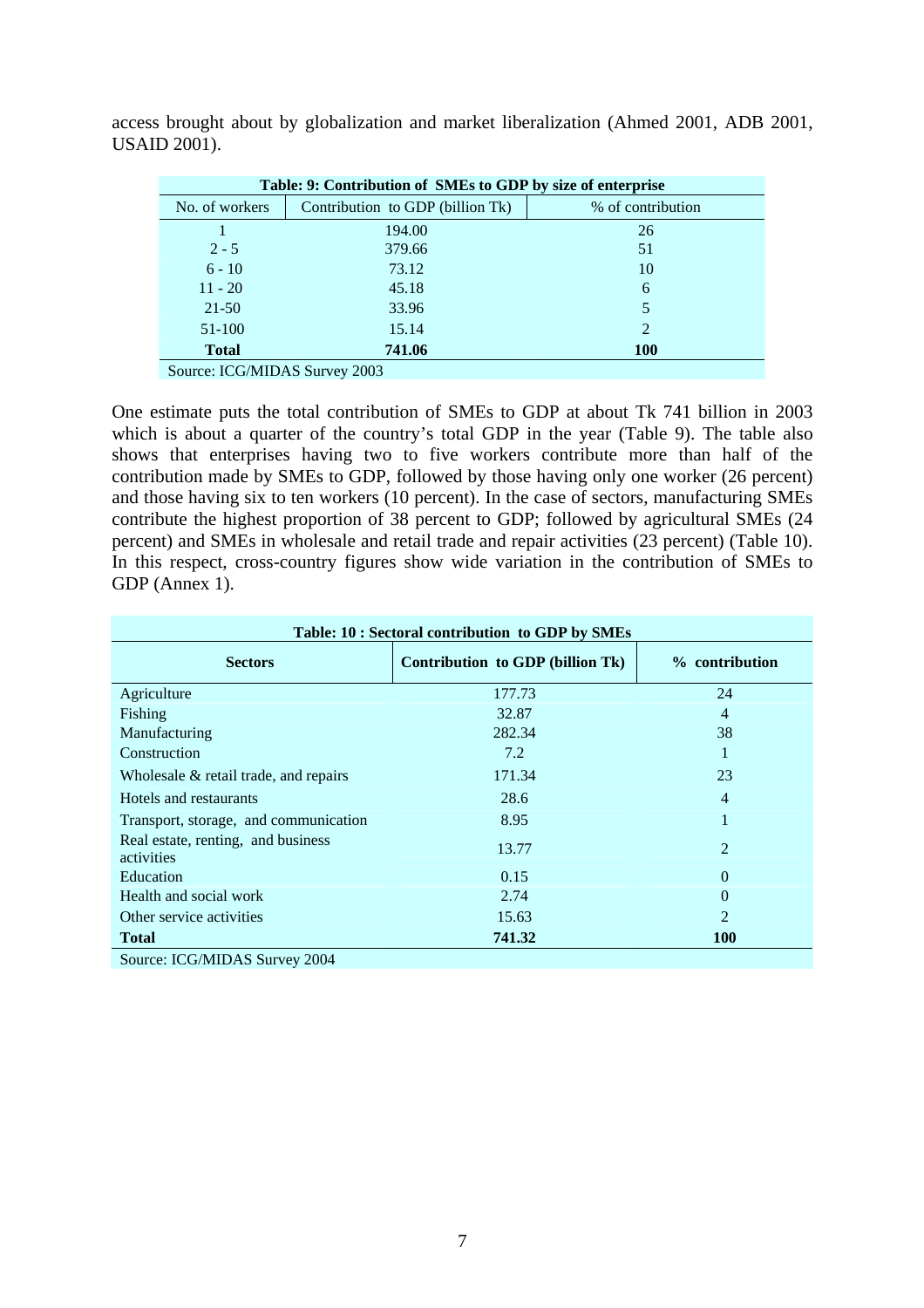# **5. Policies for SME Development**

 $\overline{a}$ 

The experience across different countries in Asia suggests that policies for developing the SMEs are largely context-specific and can have varying effectiveness depending on country situations.

South Korea, for example, provides an example of successful SME promotion policy. During 1970s and 1980s, South Korea created a number of institutions and support mechanisms for SMEs covering state, public, and non-profit institutions. The technical support system for providing technical extension services directly to the enterprises included state agencies like National Industrial Technology Institute (NITI) and Regional Industrial Technology Institutes (RITIs). Several public research institutes were also established for serving the SME sector. On the other hand, Singapore and Taiwan pursued less targeted policies but offered comprehensive sets of government assistance programs to facilitate the SMEs to upgrade themselves, increase productivity, and improve competitiveness. Taiwan's success was built on a network approach to providing assistance in financing, production technology, management, R & D, environmental protection, and other areas. The network included various government institutions, public and private financial institutions, professional groups, and associations. Singapore offered a broad based package of assistance to SMEs under its government development assistance program using a networking approach.<sup>[8](#page-8-0)</sup>

The above shows that most Asian countries, who succeeded in creating dynamic SME sector, were somewhat 'interventionists' in their SME development strategies and programs. This also shows that a wide range of policy options are available for promoting SMEs which can have varying effectiveness depending on specific situation of a country.

In the past, Bangladesh adopted a number of programs for providing financial, technical, marketing, and other assistance to SMEs involving the Bangladesh Small and Cottage Industries Corporation (BSCIC) and other organizations. However, despite the multiplicity of programs and organizations, the reach and effectiveness of these efforts remained extremely limited due to many constraints including limited budget and personnel skills, inadequate links with small producers, and absence of effective market orientation of proposed interventions. A significant constraint, moreover, is the access to finance as technology acquisition by SMEs is an expensive process and SME producers usually do not have adequate finance of their own nor do they have easy access to financial credit. This emerges as a critical disadvantage especially in cases where product design innovation is a major tool of ensuring competitiveness. Moreover, Bangladesh lacks a vision for the SME sector and a comprehensive approach to the sector that would facilitate the growth of SMEs and upgrading of small enterprises.

<span id="page-8-0"></span><sup>&</sup>lt;sup>8</sup> Singapore also introduced a local industry upgrading program through creating a tripartite partnership among multinational corporations (MNCs), local SMEs, and the government under which MNCs provided focused assistance to their suppliers to improve quality and operational efficiency.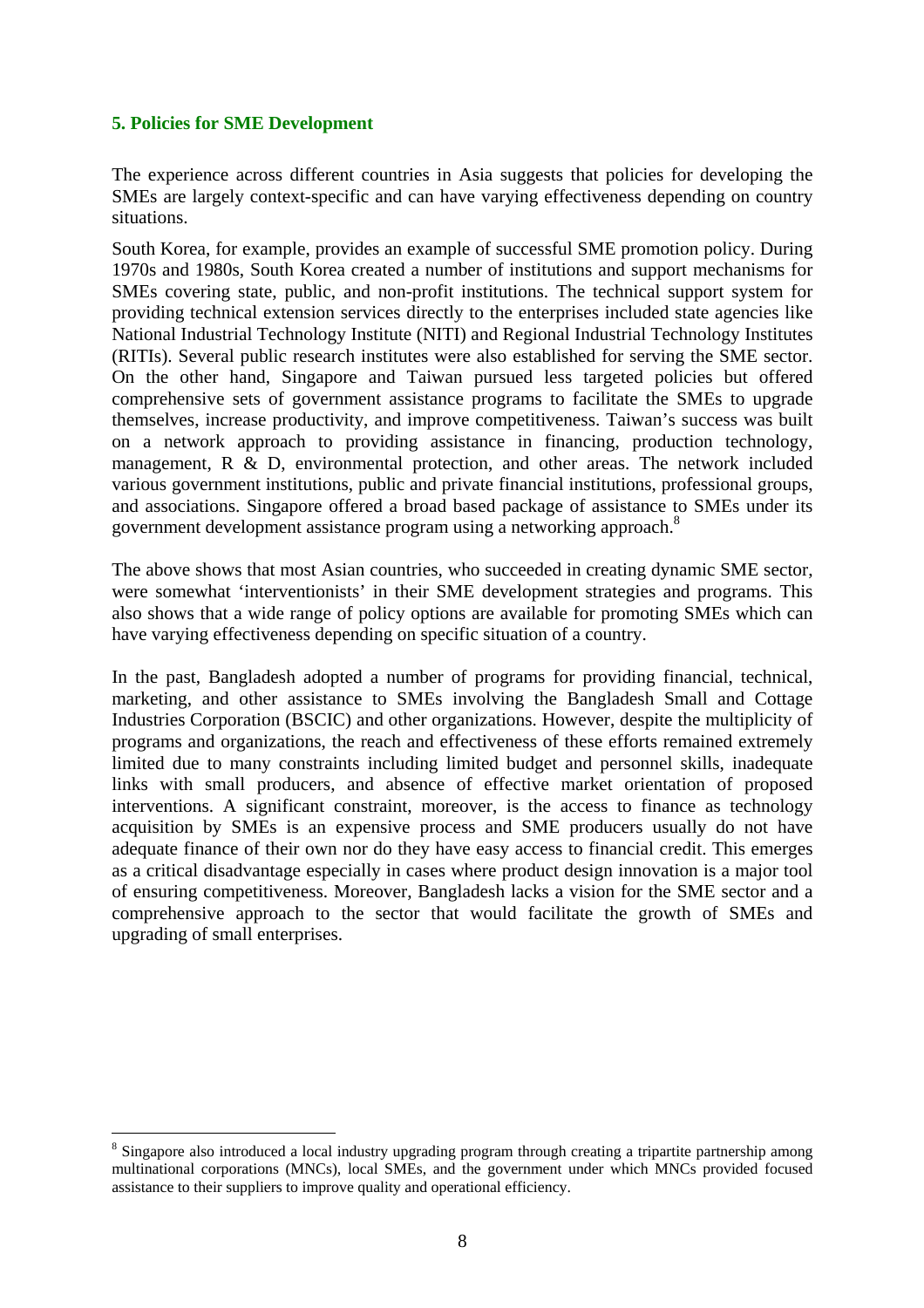#### **Access to finance by SMEs**

As noted above, limited access to bank financing is one of the critical constraints of SMEs in Bangladesh. These enterprises have a limited scope to access the capital market for term lending as well. As such, the SMEs are almost fully dependent on either own sources of finance or to formal banking sources. Although the large enterprises have a greater capacity to raise capital (term lending) from the capital market, they still depend heavily on bank financing for term loan as well as working capital. As a result, the SMEs are somewhat crowded out from the banking sources. The share of term lending and working capital for large scale and small scale industries is given in Table 11. It shows that the share of term lending in total advances for large industries lied within a range of 88 percent and 95 percent during the last 15 years with a consequent share for small scale industries lying between 2 percent and 5 percent. Similarly, the share of working capital financing for large industries was between 90 percent and 95 percent as against the share of 3 percent and 11 percent for small scale industries.

| Table 11: Share of term lending and working capital-- large vs. small scale industry |                     |                      |                |                        |  |
|--------------------------------------------------------------------------------------|---------------------|----------------------|----------------|------------------------|--|
|                                                                                      | Term lending (in %) |                      |                | Working capital (in %) |  |
| Year                                                                                 | Medium & large      | Small scale industry | Medium & large | Small scale industry   |  |
| 1992                                                                                 | 94.80               | 4.12                 | 88.03          | 8.44                   |  |
| 1995                                                                                 | 94.65               | 4.46                 | 85.64          | 10.91                  |  |
| 1997                                                                                 | 94.90               | 4.53                 | 87.68          | 10.14                  |  |
| 1998                                                                                 | 94.81               | 4.32                 | 86.96          | 10.83                  |  |
| 1999                                                                                 | 94.86               | 4.63                 | 88.83          | 9.11                   |  |
| 2000                                                                                 | 95.06               | 4.49                 | 87.86          | 9.62                   |  |
| 2001                                                                                 | 94.91               | 4.66                 | 89.71          | 8.40                   |  |
| 2002                                                                                 | 92.71               | 5.26                 | 94.10          | 4.86                   |  |
| 2003                                                                                 | 94.26               | 2.58                 | 93.56          | 5.15                   |  |
| 2004                                                                                 | 93.35               | 3.21                 | 92.88          | 5.73                   |  |
| 2005                                                                                 | 90.65               | 2.46                 | 94.52          | 4.30                   |  |
| 2006                                                                                 | 89.58               | 2.78                 | 95.07          | 3.69                   |  |
| 2007*                                                                                | 88.16               | 3.08                 | 94.80          | 3.57                   |  |
| Range                                                                                | 95.06-88.16         | 5.26-2.46            | 95.07-89.71    | 10.91-3.17             |  |

*Source: Scheduled Banks Statistics (various issues)*

*Note: Disbursement to cottage industry and service industry are not included in small scale industry \*= Up to March 2007.*

In recent years, there seems to have taken place a change in the attitude of the commercial banks as reflected in higher loan disbursement to SMEs. Loan disbursement to SMEs by scheduled banks registered a growth of 5.8 percent during June 2006 to December 2007; with loan disbursement to small enterprises rising by 6.3 percent and to medium enterprises by 5.4 percent (Table 12). For ensuring smooth and efficient loan disbursement to SMEs, some private commercial banks have created special windows for them.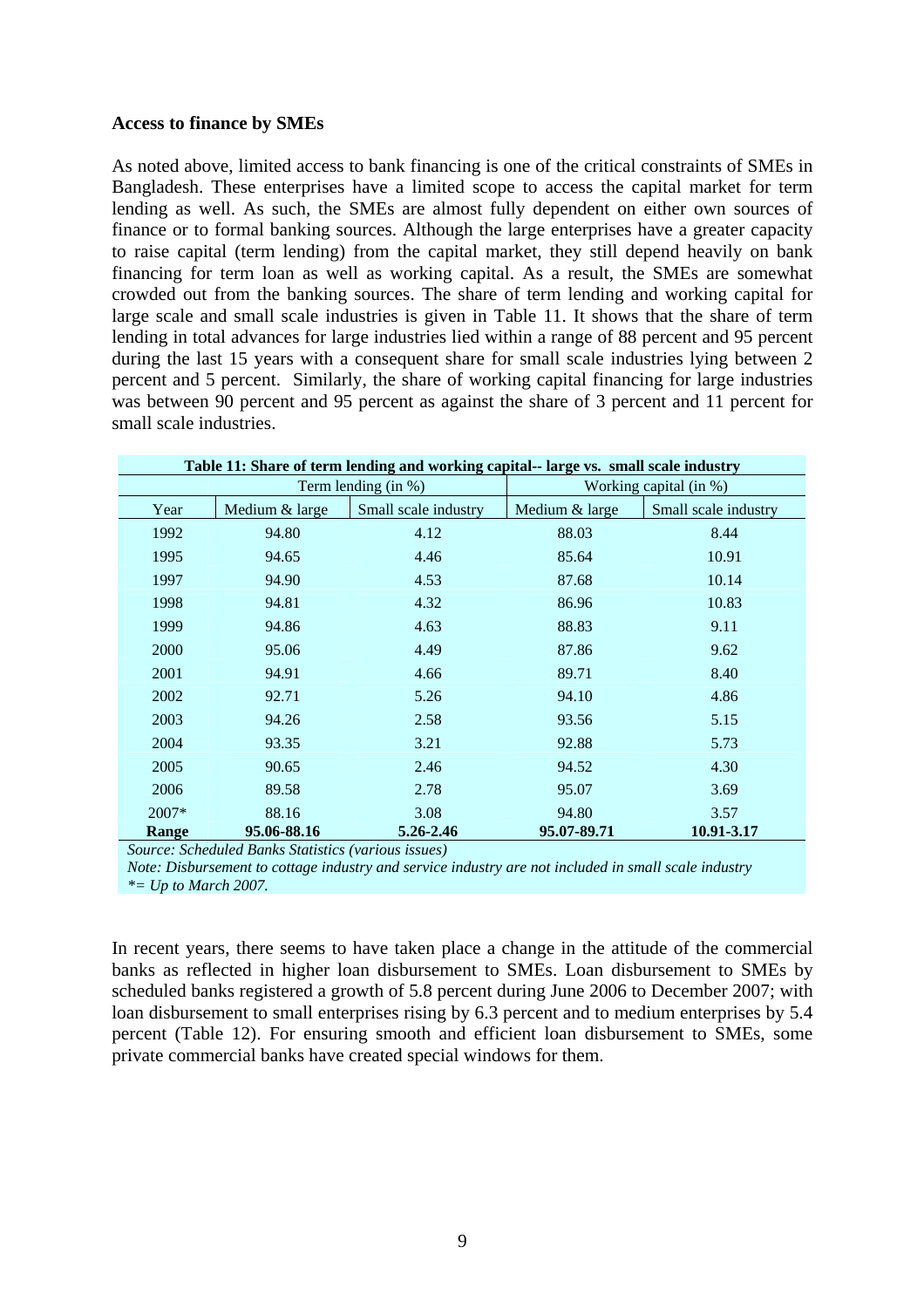| Table 12: Total outstanding SME financing by scheduled banks (billion Taka) |                          |                           |                   |  |  |
|-----------------------------------------------------------------------------|--------------------------|---------------------------|-------------------|--|--|
| End period                                                                  | <b>Small enterprises</b> | <b>Medium enterprises</b> | <b>Total SMEs</b> |  |  |
| June 2006                                                                   | 89.14                    | 103.77                    | 192.91            |  |  |
| September 2006                                                              | 101.17                   | 96.64                     | 197.81            |  |  |
| December 2006                                                               | 103.99                   | 95.96                     | 199.95            |  |  |
| March 2007                                                                  | 99.83                    | 90.13                     | 189.96            |  |  |
| June 2007                                                                   | 109.51                   | 104.25                    | 213.76            |  |  |
| September 2007                                                              | 118.10                   | 114.09                    | 232.19            |  |  |
| December 2007                                                               | 128.69                   | 142.73                    | 271.42            |  |  |
| <b>Average Growth</b>                                                       | 6.34                     | 5.36                      | 5.81              |  |  |
| Course Statistics Department, Rangladesh Rank                               |                          |                           |                   |  |  |

*Source: Statistics Department, Bangladesh Bank.* 

#### **SME refinancing by Bangladesh Bank**

In view of the limited access of SMEs to credit facilities from the formal banking system, Bangladesh Bank has opened a window of SME refinancing facilities for the commercial banks and the non-bank financial institutions (NBFIs) so that they can accommodate a larger amount of SME financing for which BB earmarked a refinance scheme fund of Tk. 3 billion which has recently been raised to Tk. 5 billion. Since its inception, banks and NBFIs have been availing the refinance scheme and till March 2008, the refinanced amount was Tk. 6.21 billion which was Tk. 1.24 billion at the end of April 2005. As against this refinanced amount, the banks and NBFIs distributed loans to 7,598 beneficiary enterprises, which were 2,192 in 2005. It may be mentioned that the banks and NBFIs are required to maintain 2 percent general provision against unclassified SME loan which has recently been reduced by BB to 1 percent.

In order to ensure a greater flow of funds to the SME sector, BB has issued some pragmatic guidelines for the banks and NBFIs. These financial institutions are required to fix yearly loan disbursement target for SMEs of which at least 40 percent should go to small enterprises and the rest to medium enterprises. In addition, dedicated desks are to be opened for small and medium entrepreneurs.

Women entrepreneurs, who are talented, courageous, and creative, have been playing a pioneering role in the SME sector, especially in agriculture, RMGs, handicrafts, furniture, and the poultry sector, despite facing many hurdles such as bureaucratic and institutional deficiencies, difficulties in accessing information relating to service facilities including institutional and marketing support, and limited access to bank finance and high lending rates in establishing and running their businesses. In order to promote women entrepreneurship, SME Foundation has constituted a forum titled 'National Women Entrepreneurs Forum (NWEF)' and commenced credit operations to provide credit to SME entrepreneurs at a low rate of interest. In order to expand the participation of women in SMEs and provide greater support to women entrepreneurs, BB has enhanced the minimum allocation under its various refinance schemes (ADB, BB, and EGBMP) from a level of 10 percent to 15 percent, of which 40 percent has been kept for women SME entrepreneurs. Apart from this, BB has taken several other measures to support women entrepreneurs: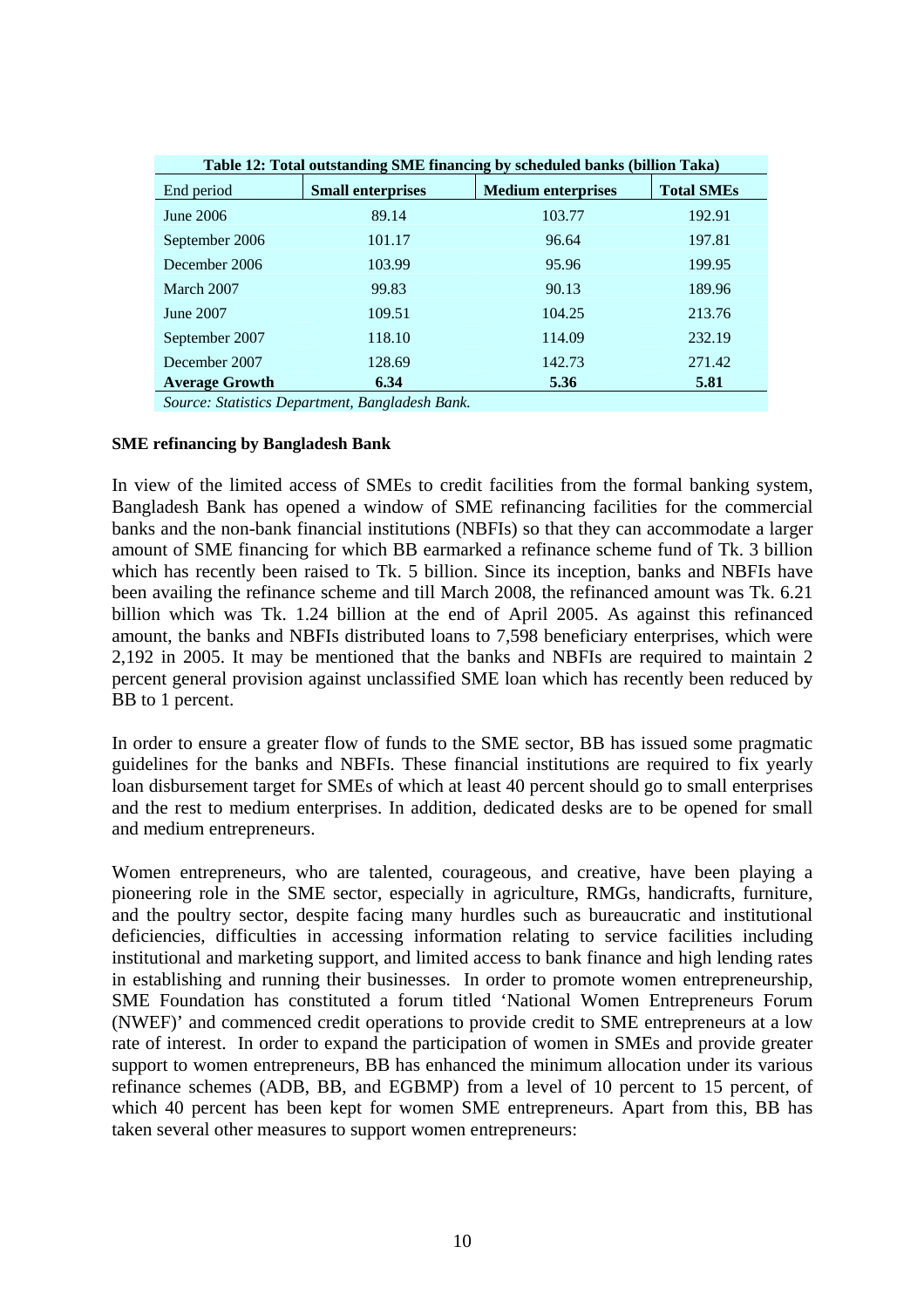- Banks and NBFIs have been directed to settle the loan process with highest priority within a minimum time upon receiving loan applications from women entrepreneurs.
- Each bank and NBFI shall open 'Women Entrepreneur's Dedicated Desk' (WEDD) which would be serviced preferably by female officers trained in SME financing.
- The WEDD shall provide other related services including guidance in project formulation and implementation, assistance in processing loan application, and other banking services.
- The banks and NBFIs have been advised to adopt transparent business strategy and guidelines for sanctioning loans so that loan application and selection process for women entrepreneurs becomes easy, efficient, and less time consuming.

# **Equity and Entrepreneurship Fund**

In order to encourage investments especially in risky but prospective agro-based, food processing and IT sector industries, the Equity and Entrepreneurship Fund (EEF) was established through budgetary allocation of the government. Initially, the government allocated Tk one billion in FY01 for EEF and BB was entrusted with the responsibility of administering the fund. Since its inception, a wide range of enterprises have availed the EEF, most of which are SMEs. The major sectors include: poultry and feed, fish hatchery, shrimp hatchery, cattle and goat feeding, meat processing, fruit processing, wood processing, and software development.

Until March 2008, a total of 247 entrepreneurs received Tk 4,677.5 million from the EEF. The disbursement to fisheries and fish cultivation sub-sector was the highest followed by soft ware development, poultry and fish feed, grand parent hatchery, potato flask, and fruit processing. Total disbursement, however, shows a declining trend in recent years mainly due to low demands from participating banks and financial institutions (Table 13).

| Table 13: Fund disbursement from EEF (million Taka) |                           |                         |  |  |
|-----------------------------------------------------|---------------------------|-------------------------|--|--|
| <b>Fiscal Year</b>                                  | <b>Number of projects</b> | <b>Disbursed amount</b> |  |  |
| 2001-02                                             | 2                         | 52.0                    |  |  |
| 2002-03                                             | 9                         | 411.1                   |  |  |
| 2003-04                                             | 47                        | 521.8                   |  |  |
| 2004-05                                             | 130                       | 1,475.6                 |  |  |
| 2005-06                                             | 145                       | 1,066.4                 |  |  |
| 2006-07                                             | 124                       | 734.7                   |  |  |
| $2007 - 08*$                                        | 247                       | 4,677.5                 |  |  |
| * Up to March 2008.                                 |                           |                         |  |  |
| Source: Bangladesh Bank                             |                           |                         |  |  |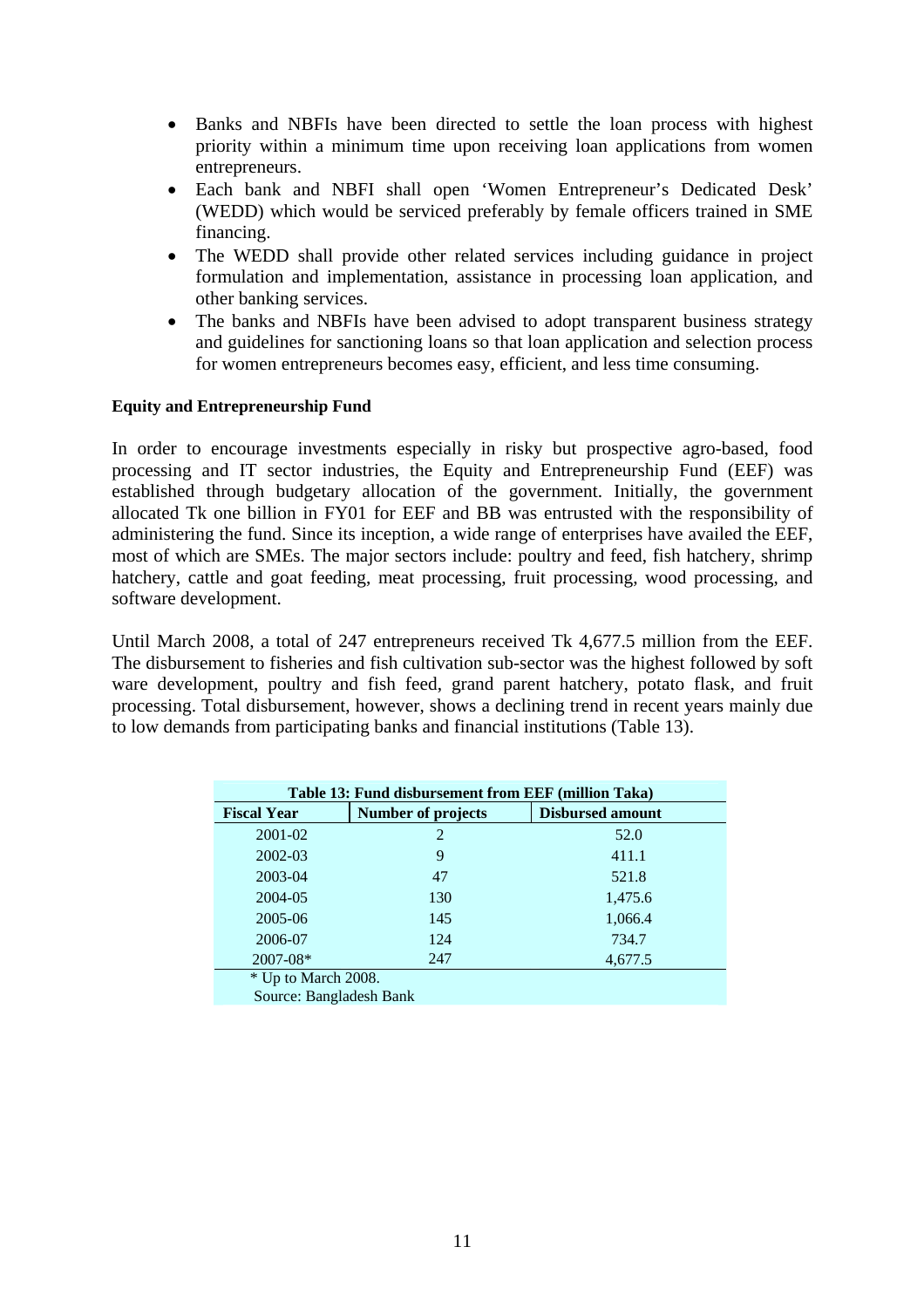The above developments indicate that financing from formal sources to SMEs is growing at a faster rate in recent years. Since access to finance is one of the key constraints of the SMEs, it is expected that higher flow of institutional credit would enable the SME sector to expand at a faster pace with positive impact on growth acceleration and employment generation in the country.

# **6. Conclusions and Policy Implications**

In recent years, SMEs have emerged as a new engine of growth in many developing countries; and factor endowments and development potentials show that SMEs can also play a significant role in Bangladesh in promoting its poverty reduction agenda. This has been acknowledged in the country's development and poverty reduction strategies; and policies and programs have been initiated to ensure unhindered growth of the SMEs. In this backdrop, this note has examined the growth and contribution of the SMEs to GDP and the national economy using available information.

The SMEs in Bangladesh cover different sectors (mainly livestock, fishing and poultry, industry and services) and the SMEs are growing over time. The analysis shows that during FY78-FY03, small enterprises grew by 4.6 percent per year, while medium enterprises grew by 6.4 percent during FY82-FY03. During FY03-FY06, the number of SMEs in different sectors increased by 5.2 percent. This growth matches the manufacturing sector growth and the share of small scale industries in the overall economy.

The important concern relating to the SME sector is to ensure its speedy growth in output, employment, and exports. For this, the country's industrial strategy needs to be anchored in multi-layered subcontracting arrangements between the large enterprises and the SMEs and among the SMEs themselves. In this respect, much of the high productivity growth of SMEs would come from firms with robust potential for productivity growth and sub-sectors with significant subcontracting activity. For the purpose, the National Task Force has identified 11 sectors as booster sectors.<sup>[9](#page-12-0)</sup> In recent years, SME-centered activities in education, health, information technology, and food processing sectors have expanded rapidly in response to higher demands and there exists more potential for their future expansion. Innovation and searching for new markets are also important for sustaining the growth of existing SMEs and flourishing of new SMEs. Infrastructural bottlenecks, especially power, gas, and transport are significant deterrents to SME expansion and these should be effectively addressed for ensuring uninterrupted growth of SMEs.

The analysis shows that SMEs have good potential of absorbing the country's expanded labor force. Employment generation grew at a yearly rate of 5.4 percent in small enterprises during 1991-2001; while it grew by 9.6 percent for the medium enterprises during 1982-2003. It is estimated that SMEs currently absorb almost 80 percent of the total employment in the industry sector and 23 percent of the country's total labor force. Since creation of decent and productive employment opportunities for the expanding labor force is the key challenge for accelerating poverty reduction in the country, SMEs provide an excellent vehicle for absorbing the labor force, especially in SMEs of different booster sectors.

<span id="page-12-0"></span><sup>&</sup>lt;sup>9</sup> The booster sectors are : electronics and electrical, software development, light engineering, agro-processing and related business, leather and leather goods, knitwear and ready made garments, plastics and other synthetics, health care and diagnostics, educational services, pharmaceutical/cosmetics/ toiletries and fashion-rich personal effects, wear and consumption.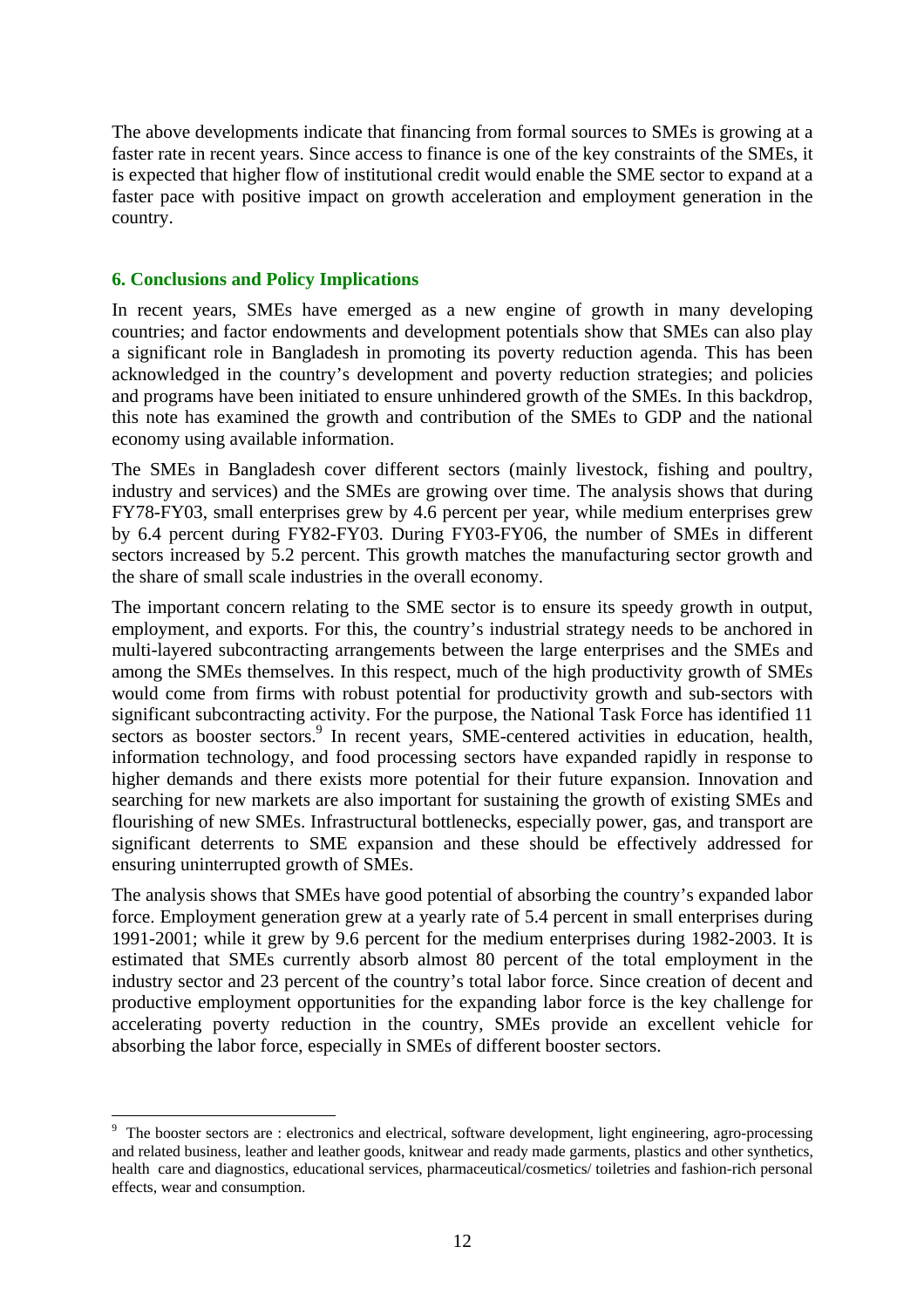In terms of contribution to GDP, the share of SMEs is growing over time. The estimates in this note put the contribution of SMEs at between 40 percent and 50 percent to total manufacturing output and between 20 percent and 25 percent to overall GDP. Labor productivity in the SMEs is found to be higher than that of large enterprises. The compulsion, however, is to further increase the labor productivity, for which sustained efforts of human capital development (training, education, and technical knowledge) are essential.

Generally, SMEs require less capital to establish and operate relative to large industries. The analysis shows that access to formal financing, especially bank financing, for SMEs has been increasing in recent years. However, despite the introduction of refinance facilities by the Bangladesh Bank, the supply of institutional finance still remains inadequate for the SMEs. Although several banks have opened special windows for catering to SME loan and some banks have introduced collateral free loan, it is important to develop and adhere to a common norm in bank-SME relationships so that the SMEs can access credit in a timely and efficient manner. Apart from catering to collateral free loans for SMEs, banks and NBFIs need to evolve and expand innovative financial product lines for SMEs to meet their diverse demands, such as raising funds through syndication and domestic factoring which have emerged as successful tools of SME financing in many countries.

Like in many East Asian countries where SMEs have played key roles in promoting rapid industrial and export growth, Bangladesh needs to adopt its own model of creating institutions and support mechanisms for SMEs covering government, private, and NGO sectors. In addition to finance, this should involve technical support system for providing technical extension services directly to the SMEs in which institutions like BSCIC, BSCIR, and other public and private sector agencies would play key roles in serving the SME sector. In order to be effective, targeting strategies can be used, such as using a system of 'special designation' to select SMEs that would receive priority in allocation of the support programs. Such special designations could include several categories such as promising SMEs program, technically advancing SMEs program, and the like. If necessary, SME sanctuaries could be established through which certain product lines would be reserved for SME production over a given period and preferential support would be given to SMEs producing import substitutes of technology-intensive imported components and products. The thrust would be to offer comprehensive sets of assistance programs to facilitate the SMEs to upgrade themselves, increase productivity, and improve competitiveness. The efforts could be built using a network approach to providing assistance in financing, production technology, management, R & D, environmental protection, and other areas. The network would include various government institutions, public and private financial institutions, professional groups, and relevant trade bodies and associations. The broad based package of assistance to SMEs could be administered under the networking approach. A local SME upgrading program could be introduced through creating a tripartite partnership among multinational corporations (MNCs), local SMEs, and the government under which MNCs would provide focused assistance to their suppliers to improve quality and operational efficiency.

The scope of work of separate SME windows/dedicated desks for catering to SME loan could be broadened to provide comprehensive SME related one stop services including financial counseling and resource availability, business development strategy and availability of support services, and marketing strategy and export linkages. If necessary, a SME training and marketing fund may be created to support training facilities and export promotion activities.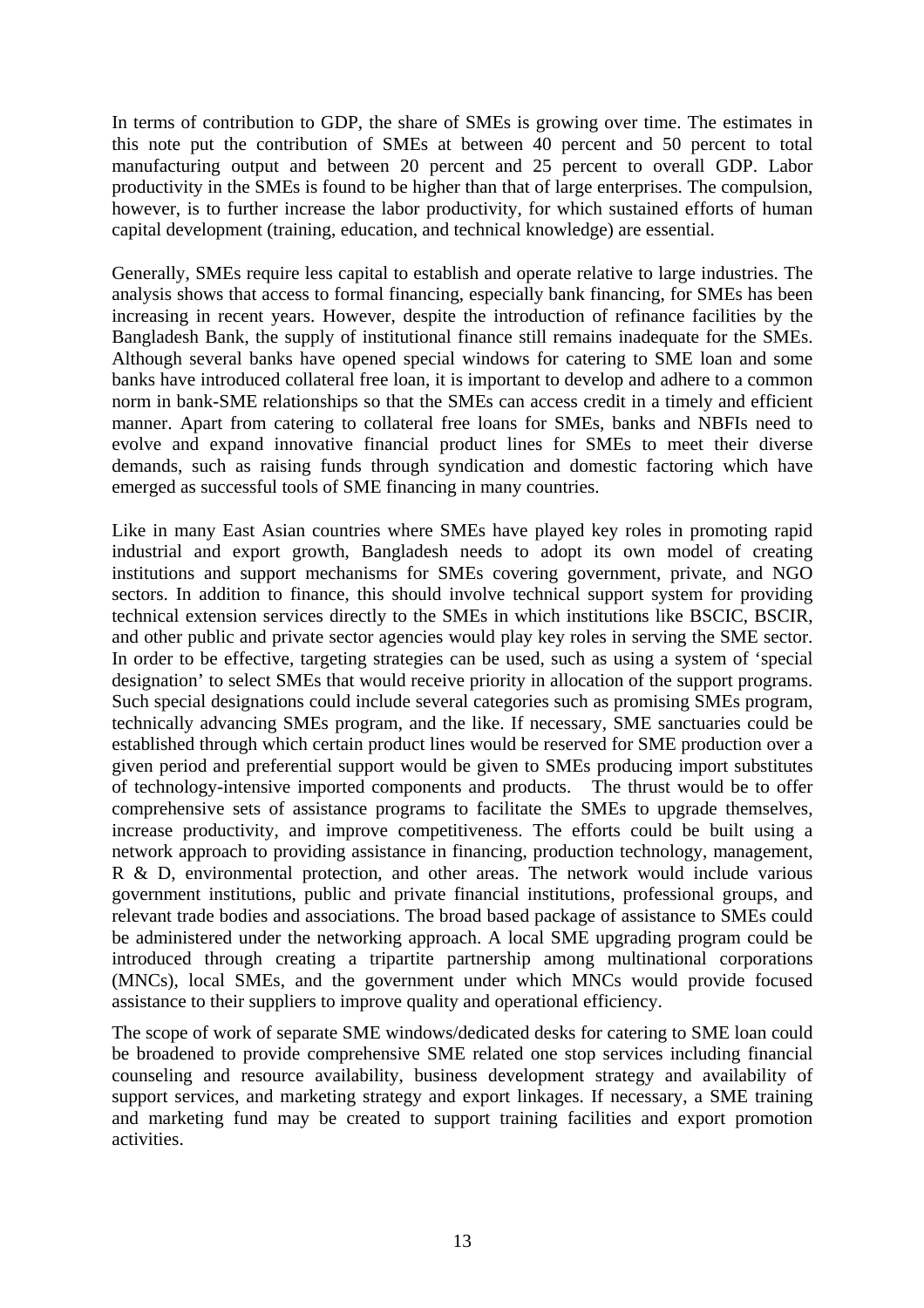For accelerating future growth and viability of the SMEs, technological innovation and knowledge transfer, product diversification, and marketing services are the key areas where special attention are needed. The adoption of a comprehensive road map, jointly worked out for implementation through public-private collaboration, for technological and marketing services for the SMEs can go a long way in creating a competitive SME sector in the country with required export linkages.

Finally, an important issue for SME development in Bangladesh is to set a vision and adopt a pro-active SME promotion policy that would facilitate a rapid transition from traditional to relatively modern product categories along with higher capitalization and use of better production technologies. This will help up scale the existing low productivity informal SMEs and deepen their links with mainstream growth seeking activities. As such, the development of SMEs in the country calls for a re-thinking of the present nature of micro credit interventions to address the second generation issues of credit up scaling and technology diffusion necessary to create sustained impact on poverty reduction.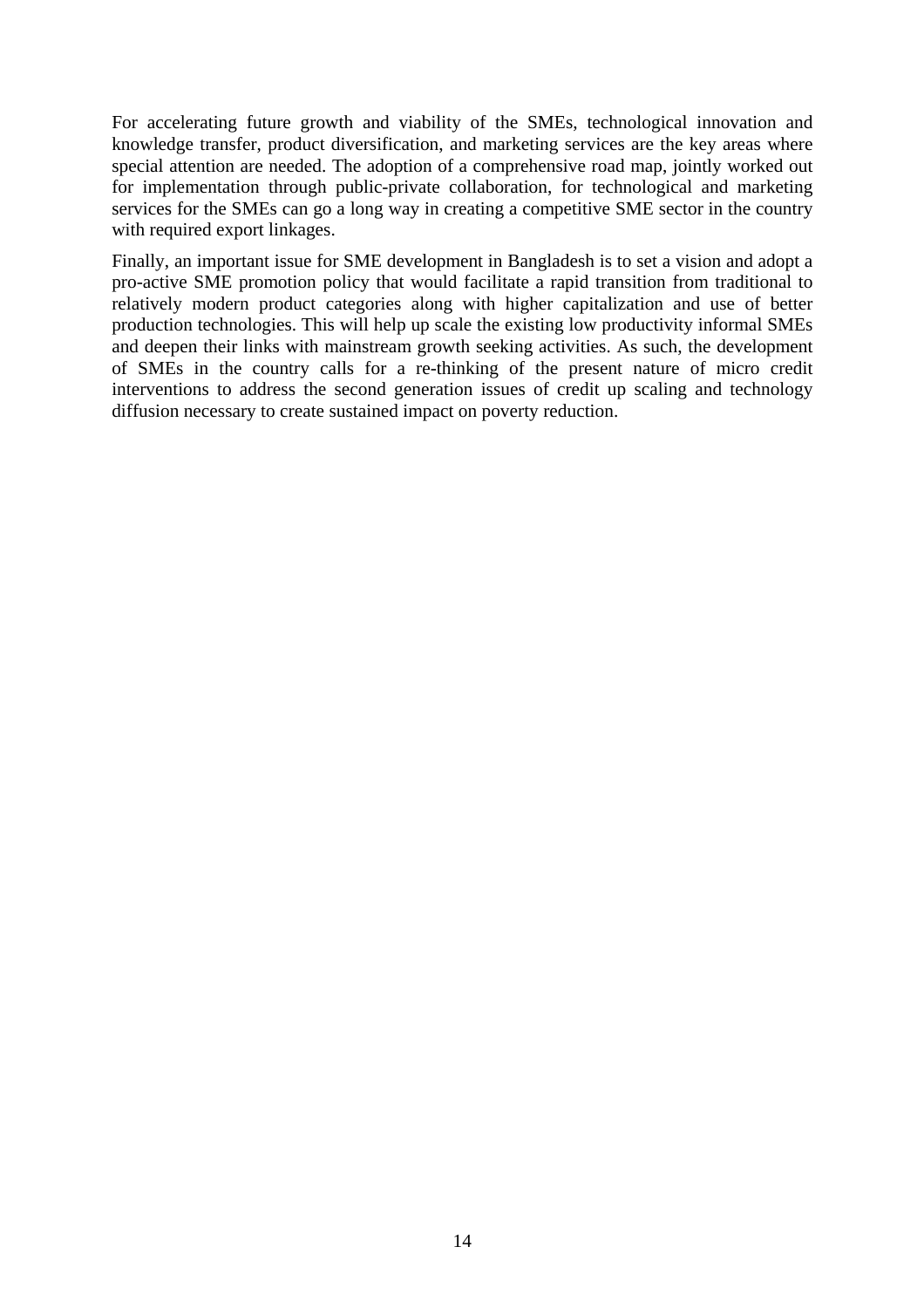| Box 1: Definition of SMEs by different institutions/agencies |                                                                                                                                                                                                                                                                                                                                                                                                                                                       |                                                                                                                                                                                                                                                                                                                                                                                                                          |  |  |  |
|--------------------------------------------------------------|-------------------------------------------------------------------------------------------------------------------------------------------------------------------------------------------------------------------------------------------------------------------------------------------------------------------------------------------------------------------------------------------------------------------------------------------------------|--------------------------------------------------------------------------------------------------------------------------------------------------------------------------------------------------------------------------------------------------------------------------------------------------------------------------------------------------------------------------------------------------------------------------|--|--|--|
| Source                                                       | Small enterprise                                                                                                                                                                                                                                                                                                                                                                                                                                      | Medium enterprise                                                                                                                                                                                                                                                                                                                                                                                                        |  |  |  |
| Industrial<br>Policy<br>1991                                 | Manufacturing and services activities with fixed total investment not exceeding Tk.30 million<br>$\bullet$<br>(excluding cost of land, establishment, and transport cost of assets, tax and duty).<br>No distinction was made between small and medium enterprises.<br>$\bullet$                                                                                                                                                                      |                                                                                                                                                                                                                                                                                                                                                                                                                          |  |  |  |
| Industrial<br>Policy<br>1999                                 | Enterprises employing fewer than 50<br>$\bullet$<br>workers and/or with a fixed capital<br>investment of less than Tk. 100<br>million.                                                                                                                                                                                                                                                                                                                | Enterprises employing between 50 and 99<br>$\bullet$<br>workers and/of with a fixed capital investment<br>between Tk.100 million and Tk.300 million.                                                                                                                                                                                                                                                                     |  |  |  |
| Industrial<br>Policy<br>2005                                 | Manufacturing<br>industries<br>sector:<br>$\bullet$<br>having fixed assets below<br>Tk.15<br>million.<br>Non-manufacturing sector: enterprises<br>$\bullet$<br>which employ less than 25 laborers.                                                                                                                                                                                                                                                    | Manufacturing sector: industries having fixed<br>$\bullet$<br>assets between Tk. 15 million and Tk.100<br>million.<br>Non-manufacturing<br>$\bullet$<br>sector:<br>enterprises<br>employing between 25 and 100 laborers.                                                                                                                                                                                                 |  |  |  |
| Bangladesh<br>Bank                                           | Services: Total fixed asset (TFA)<br>$\bullet$<br>Tk.50 thousand to Tk. 5 million<br>(excluding land and building). No. of<br>employee: less than 25 persons.<br>Trading: TFA: Tk. 50 thousand to Tk.5<br>$\bullet$<br>million (excluding land and building).<br>No. of employee: less than 25 persons.<br>Manufacturing: TFA: Tk.50,000 to<br>$\bullet$<br>Tk.15 million (excluding land and<br>building). No. of employee: less than<br>50 persons. | Services: TFA: Tk. 5 million to 100 million<br>$\bullet$<br>(excluding land and building). No. of employee:<br>less than 50 persons.<br>Trading: TFA: Tk.5 million to 100 million<br>$\bullet$<br>(excluding land and building). No. of employee:<br>less than 50 persons.<br>Manufacturing: TFA: Tk.15 million to 200<br>$\bullet$<br>million (excluding land and building). No. of<br>employee: less than 150 persons. |  |  |  |
| <b>BBS</b>                                                   | Establishments which have fewer than<br>$\bullet$<br>10 workers.                                                                                                                                                                                                                                                                                                                                                                                      | Establishments which have more<br>than $9$<br>$\bullet$<br>workers and less than 50 workers.                                                                                                                                                                                                                                                                                                                             |  |  |  |
| World<br><b>Bank</b>                                         | Up to 50 employees, total assets of up<br>$\bullet$<br>to USD 3 million and total sales of up<br>to USD 3 million.                                                                                                                                                                                                                                                                                                                                    | Up to 300 employees, total assets of up to USD<br>$\bullet$<br>15 million and total sales of up to USD 15<br>million.                                                                                                                                                                                                                                                                                                    |  |  |  |
| Sources: Authors' compilation.                               |                                                                                                                                                                                                                                                                                                                                                                                                                                                       |                                                                                                                                                                                                                                                                                                                                                                                                                          |  |  |  |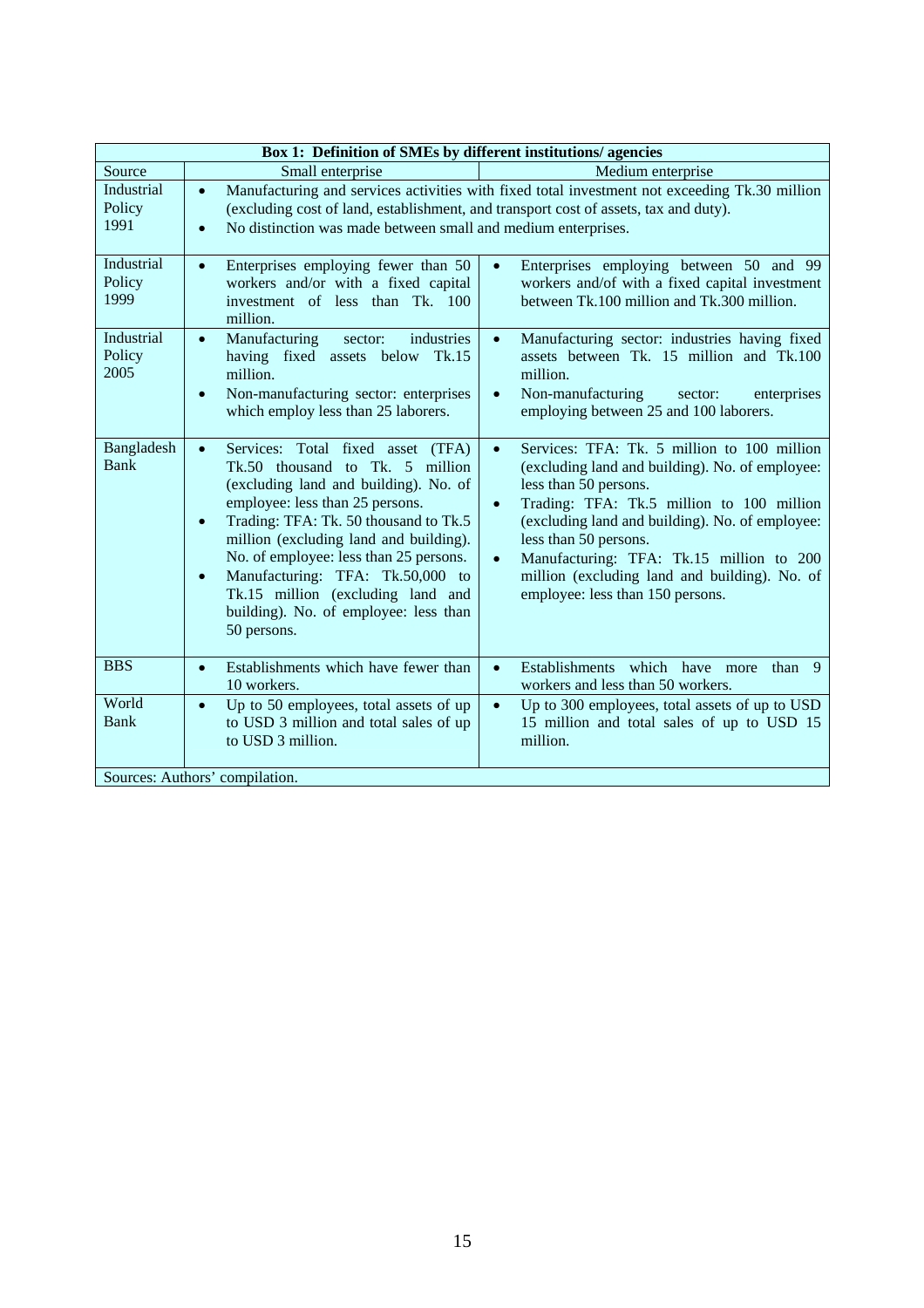| <b>Annex 1</b><br><b>Contribution of SMEs selected countries</b> |                                 |                                              |                                                     |  |
|------------------------------------------------------------------|---------------------------------|----------------------------------------------|-----------------------------------------------------|--|
| Country                                                          | SMEs as % of all<br>enterprises | <b>Contribution of SMEs</b><br>to GDP $(\%)$ | <b>Contribution of SMEs</b><br>to employment $(\%)$ |  |
| Asia                                                             |                                 |                                              |                                                     |  |
| Bangladesh                                                       | 80                              | $20 - 25$                                    | 40                                                  |  |
| India                                                            | 97.6                            | 80.0 (Ind.)                                  |                                                     |  |
| Pakistan                                                         | 60                              | 15                                           | 80.0 (Ind)                                          |  |
| China                                                            | 99                              | 60                                           | 92                                                  |  |
| Japan                                                            | 99.7                            | 69.5                                         | 72.0 (M)                                            |  |
| Hong Kong                                                        |                                 |                                              | 61.5                                                |  |
| Korea Rep.                                                       | 99.7                            | 47.5                                         | 71                                                  |  |
| Malaysia                                                         |                                 | 15                                           | 17.0 (M)                                            |  |
| Philippines                                                      |                                 | 280.0(V-ad, M)                               | 45                                                  |  |
| Singapore                                                        |                                 | 41.0(M)                                      | 58.0 (M)                                            |  |
| Thailand                                                         |                                 | 47.0 (V-ad, M)                               | 65.0 (Ind)                                          |  |
| <b>OECD/EU</b>                                                   |                                 |                                              |                                                     |  |
| Australia                                                        |                                 | 30                                           | 70                                                  |  |
| Canada                                                           | 99.8                            | 43                                           | 47                                                  |  |
| Finland                                                          | 98.5                            | 40                                           | 52                                                  |  |
| France                                                           | 97.6                            | 49.8                                         | 56.6                                                |  |
| Germany                                                          | 99.3                            | 57                                           | 69.3                                                |  |
| Italy                                                            | 99.2                            | 55                                           | 71                                                  |  |
| Sweden                                                           | 99                              | 57.0 (Total V-ad)                            | 60                                                  |  |
| U.K.                                                             | 99.1                            | 52                                           | 55                                                  |  |
| <b>USA</b>                                                       | 97.6                            | 52                                           | 50.1                                                |  |
| <b>Africa/Latin America</b>                                      |                                 |                                              |                                                     |  |
| <b>Brazil</b>                                                    | 99.2                            | $60.8$ (M) output                            | 66.8                                                |  |
| Mexico                                                           | 89.7                            | $31.1(M)$ output                             | 44.6(M)                                             |  |
| Venezuela                                                        | 93.2                            | $13.8(M)$ output                             | 39.5 (M)                                            |  |
| Egypt<br>$(1)$ D.1. 1 II11. 0007                                 | 90                              | $9.0$ (M) output                             | 11.0 (M)                                            |  |

Source: (1) Bahar and Uddin 2007.